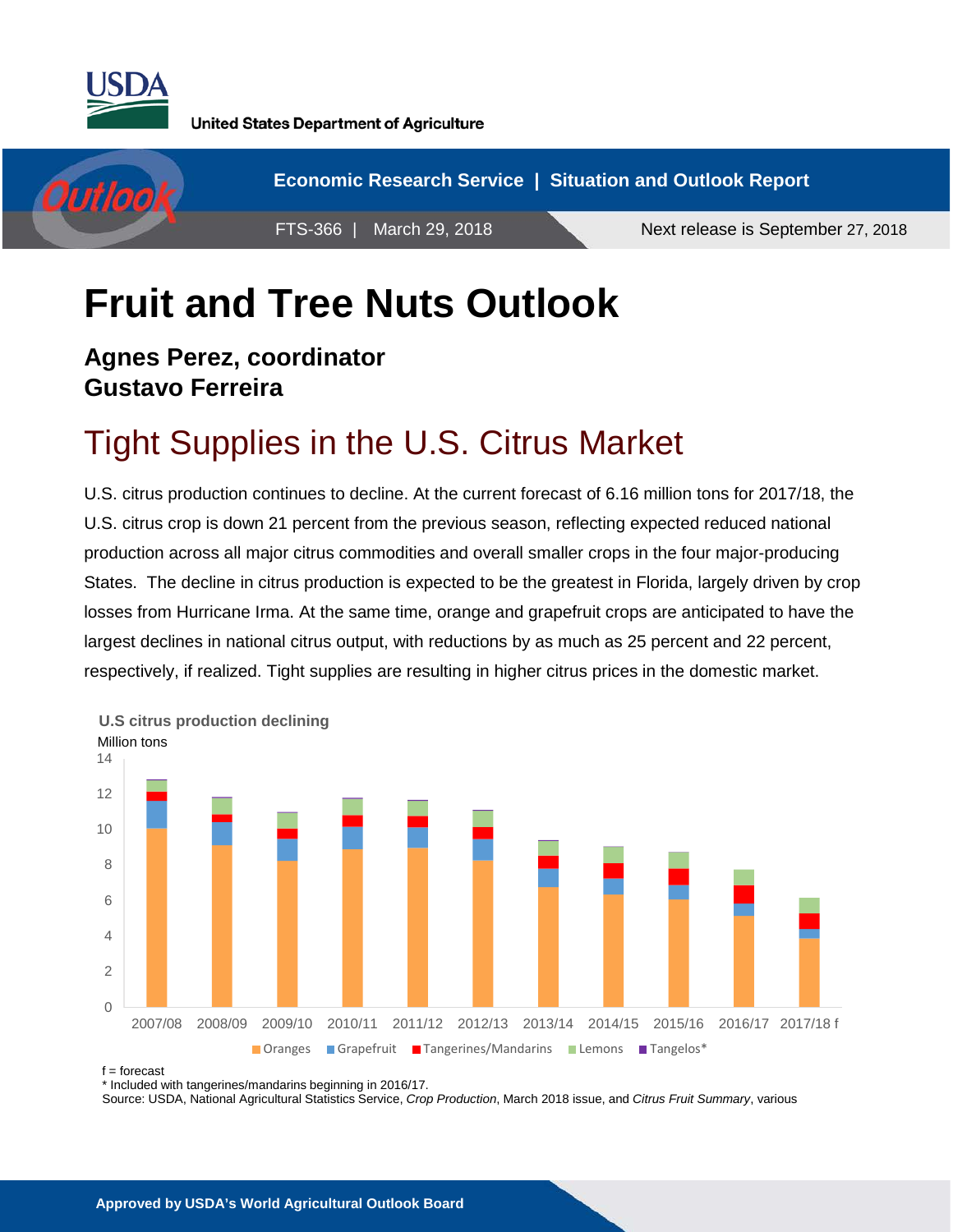### **Price Outlook**

### Fruit and Nut Grower Price Index Higher

Fruit grower prices in 2018 began the year strong, denoted by the higher grower price index for fruit and nuts in January. At 133.2 (2011=100), the index was up from both the January 2017 index of 116.2 and the January 2014–16 index average of 125.1 (fig. 1). Significantly higher grower prices for citrus fruits as well as fresh pears and strawberries strengthened the January index (table 1).



Source: USDA, National Agricultural Statistics Service, *Agricultural Prices.*

Citrus fruit prices, especially in the fresh market, have held strong this season, mostly on account of reduced domestic production. January 2018 prices for fresh oranges, grapefruit, and lemons were at their highest average levels for the month since the 1990s. Smaller orange and grapefruit crops in Florida and California have contributed to tight domestic supplies. A mid-February cold snap in California, the dominant supplier of U.S. fresh-market oranges, further slowed fresh orange shipments that month, although potential losses to the crop were mitigated with the application of frost protection methods. The shipping season for U.S. citrus is expected to finish early given the smaller crops, likely keeping upward pressure on prices this spring.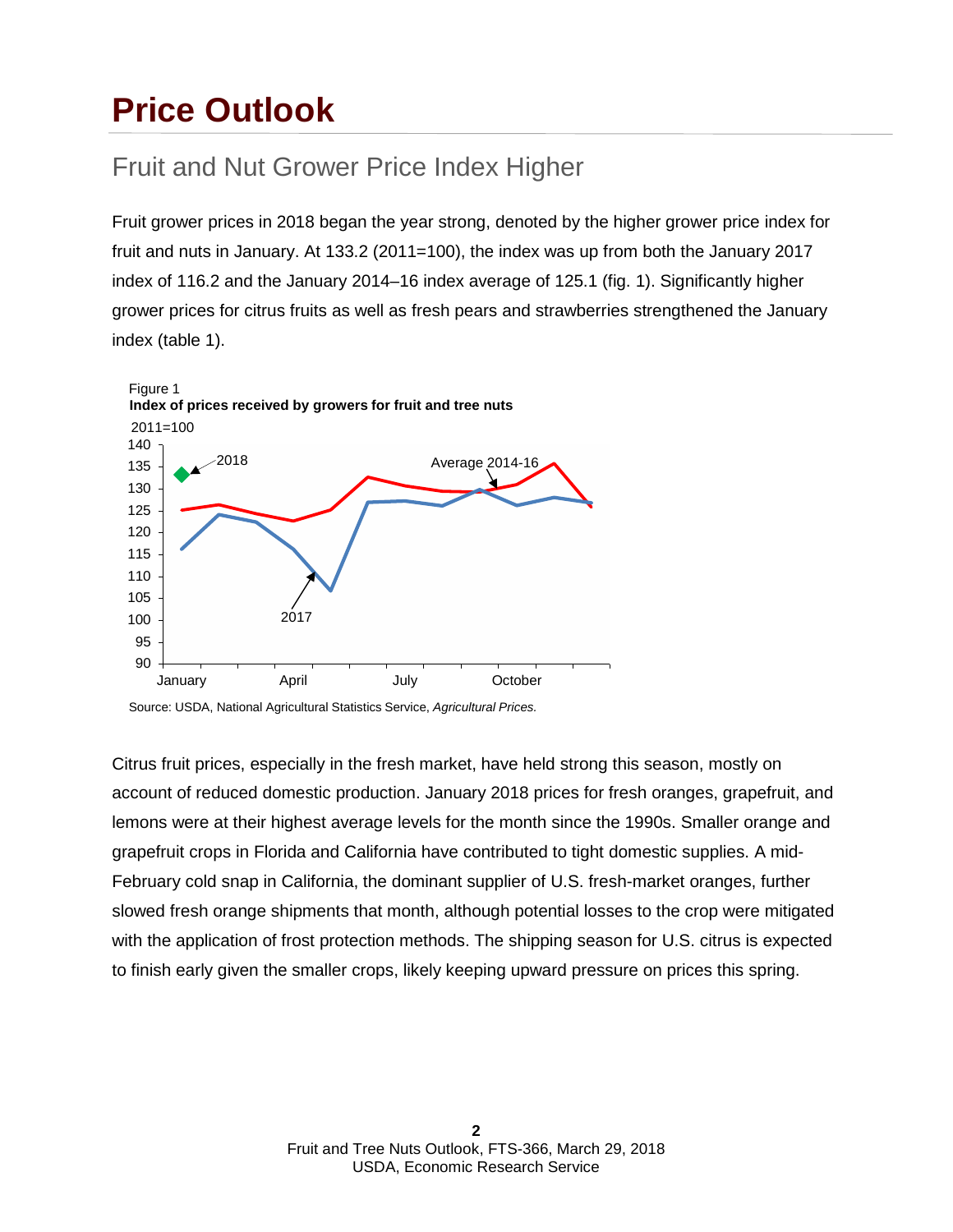|  |  |  | Table 1--Monthly fruit prices received by growers, United States |
|--|--|--|------------------------------------------------------------------|
|--|--|--|------------------------------------------------------------------|

|                             | December |       | January                                       |                          | Year-to-year change |                          |
|-----------------------------|----------|-------|-----------------------------------------------|--------------------------|---------------------|--------------------------|
| Commodity                   | 2016     | 2017  | 2017                                          | 2018                     | December            | January                  |
|                             |          |       | --Dollars per box---------------------------- |                          |                     | Percent                  |
| Citrus fruit: <sup>1</sup>  |          |       |                                               |                          |                     |                          |
| Grapefruit, all             | 12.14    | 15.14 | 11.25                                         | 15.42                    | 24.7                | 37.1                     |
| Grapefruit, fresh           | 15.94    | 20.51 | 16.23                                         | 22.43                    | 28.7                | 38.2                     |
| Lemons, all                 | 23.13    | 29.77 | 23.44                                         | 29.93                    | 28.7                | 27.7                     |
| Lemons, fresh               | 31.60    | 37.88 | 30.91                                         | 38.61                    | 19.9                | 24.9                     |
| Oranges, all                | 9.64     | 12.33 | 9.63                                          | 14.74                    | 27.9                | 53.1                     |
| Oranges, fresh              | 16.96    | 24.67 | 16.09                                         | 25.45                    | 45.5                | 58.2                     |
| Noncitrus fruit:            |          |       |                                               |                          |                     |                          |
| Apples, fresh <sup>2</sup>  | 0.396    | 0.396 | 0.397                                         | 0.376                    | 0.0                 | $-5.3$                   |
| Grapes, fresh <sup>2</sup>  | 1.550    | 0.800 | $- -$                                         | $\overline{\phantom{m}}$ | $-48.4$             | $\overline{\phantom{m}}$ |
| Peaches, fresh <sup>2</sup> | --       | --    | $-$                                           | $- -$                    | $\qquad \qquad -$   | $-$                      |
| Pears, fresh <sup>2</sup>   | 0.378    | 0.445 | 0.391                                         | 0.439                    | 17.7                | 12.3                     |
| Strawberries, fresh         | 1.540    | 1.820 | 1.470                                         | 1.690                    | 18.2                | 15.0                     |

-- Insufficient number of reports to establish an estimate.

<sup>1</sup> Equivalent on-tree price.

 $^2$  Equivalent packinghouse-door returns for CA, MI, NY, and PA (apples only), OR (pears only), and WA (apples, peaches, and pears). Prices as sold for other States.

Source: USDA, National Agricultural Statistics Service, *Agricultural Prices.*

Overall tight fresh-pear supplies from domestic and import sources have resulted in relatively strong grower prices since fall 2017. As with citrus fruit, fresh pear prices in January 2018 also averaged a record high for the month since 1990, continuing the pattern held since October 2017. Prices are likely to continue higher as 2017/18-season (July–June) supplies continue to wane through the early summer.

Despite the expected smaller U.S. apple crop, plentiful supplies in cold storage in early 2018 have weakened fresh apple prices. By January 2018, the average price had declined to \$0.376 per pound, down 5 percent from the same period last year, a change from earlier in the 2017/18 season (August-July) when prices were higher than the previous year. The recent lower prices are likely helping to increase sales, especially in the export market. Data from the U.S. Apple Association indicate fresh apple movement was up 15 percent in January and February compared with same time last year. More than half way through the season, fresh apple holdings (supplies in cold storage) as of March 1 remained higher than the 5-year average, likely keeping a lid on prices through the end of the season.

Reduced strawberry supplies from Florida and Mexico due to frigid temperatures in December 2017 and January 2018 provided a boost for early-winter strawberry prices. Warm weather thereafter has improved supply volumes, likely driving prices lower for the rest of the winter. Meanwhile, a mild winter in California advanced the strawberry harvest in that State, with earlyseason supplies running above last year's volume. Recent cold and rainy weather, however,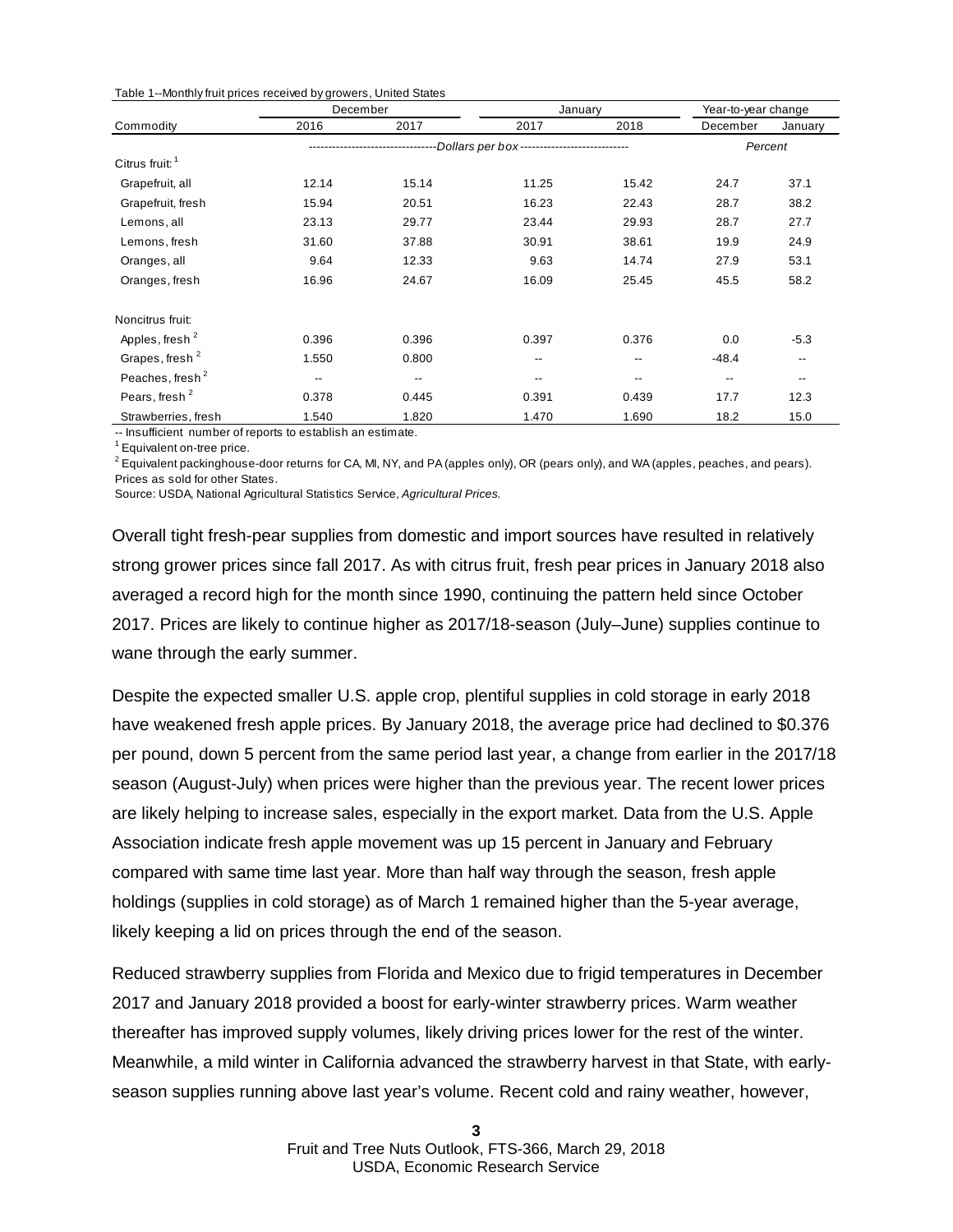could result in short-term supply gaps, likely providing strength to early-spring strawberry prices as winter supplies from Florida and Mexico finish for the season.

### Consumer Price Index for Fresh Fruit Continues Strong

Staying higher than-year-ago levels since April 2017, the Consumer Price Index (CPI) for fresh fruit was reported at 367.2 (1982–84=100) in February 2018, up from 353.2 in February 2017 and higher relative to previous years (fig. 2). Based on data from the U.S. Department of Labor, Bureau of Labor Statistics (BLS), year-to-year retail price increases for navel oranges, grapefruit, lemons, strawberries, and Thompson seedless grapes in February bolstered the February fresh fruit CPI (table 2).



Source: U.S. Department of Labor, Bureau of Labor Statistics.

BLS has not reported the average retail price for Red Delicious apples since November 2017. Despite the downward pressure on grower prices, the monthly CPI for apples was reported higher than year-ago levels since September 2017, suggesting generally higher retail apple prices through the first 2 months of 2018 (fig. 3). Lower imports and increased movement to export markets likely contributed to the boost in apple retail prices.

Overall reduced supplies of major citrus fruit, grapes, and strawberries (primarily from Florida and Mexico) have elevated prices to consumers for these fruits. Delays in crop maturity due to cold weather have resulted in lower grape import volumes from Chile and Peru early this winter, reducing overall supplies in the United States. USDA, Agricultural Marketing Service (AMS) data on advertised retail prices for different varieties of table grapes averaged higher than last year from January through mid-March (except for March prices to date for Red Globe grapes).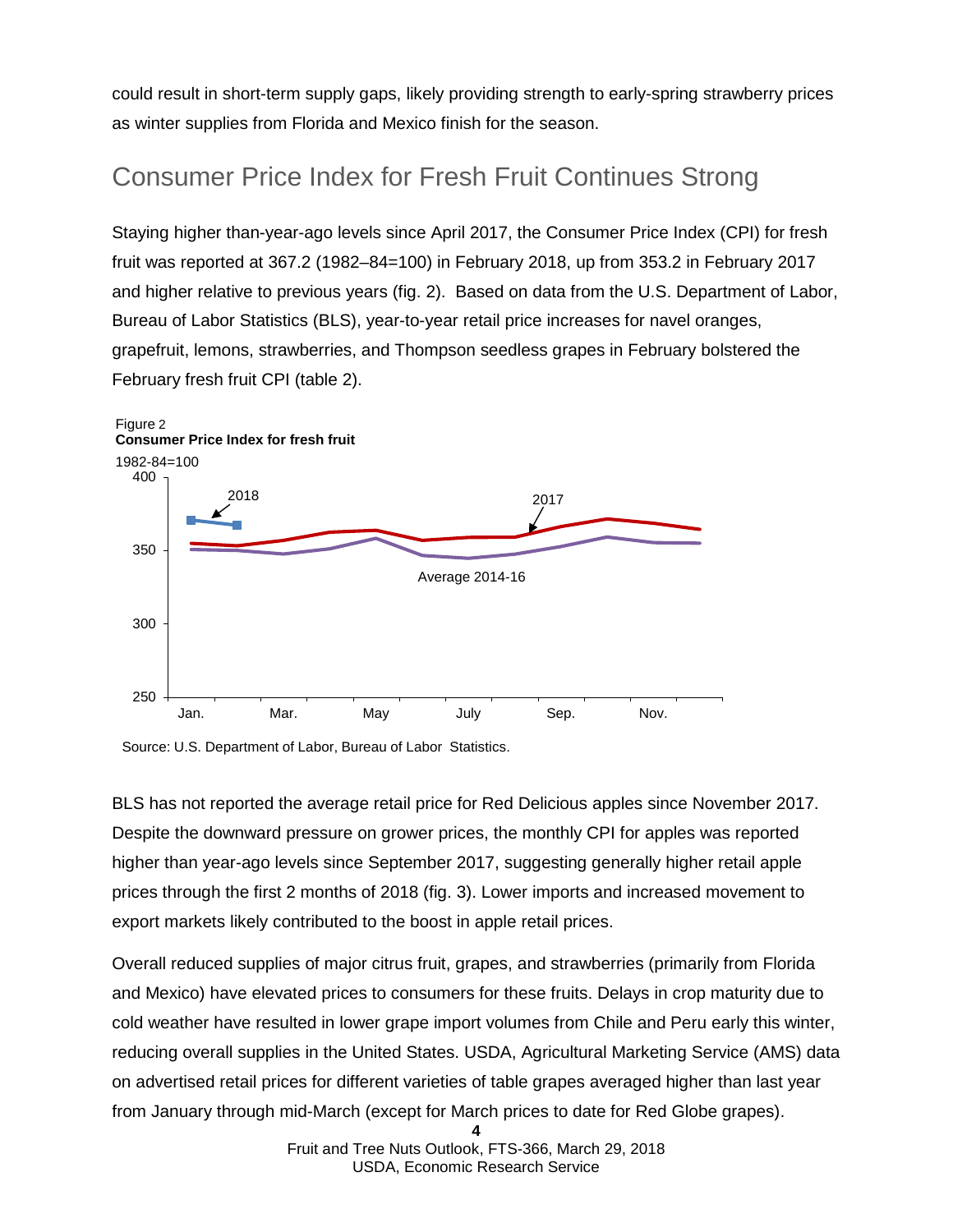Despite lower shipment volumes in the early winter, Chile's production for 2017/18 is expected to grow due to increased bearing acreage, potentially leading to a modest growth in exports, according to USDA's Foreign Agricultural Service (FAS). Chilean grape volumes are rebounding in March, likely softening grape prices in the U.S. market through early spring.

|                                        |             | 2017    |                 | 2018    |                 | 2017-18 change |                          |
|----------------------------------------|-------------|---------|-----------------|---------|-----------------|----------------|--------------------------|
| Commodity                              | Unit        | January | February        | January | February        | January        | February                 |
|                                        |             |         | --- Dollars --- |         | --- Dollars --- |                | --- Percent ---          |
| Fresh:                                 |             |         |                 |         |                 |                |                          |
| Navel oranges                          | Pound       | 1.186   | 1.191           | 1.326   | 1.339           | 11.8           | 12.4                     |
| Grapefruit                             | Pound       | 1.163   | 1.125           | 1.251   | 1.269           | 7.6            | 12.8                     |
| Lemons                                 | Pound       | 1.937   | 1.970           | 2.045   | 2.060           | 5.6            | 4.6                      |
| Red Delicious apples                   | Pound       | 1.247   | 1.200           | --      | --              | --             | $\overline{\phantom{a}}$ |
| <b>Bananas</b>                         | Pound       | 0.573   | 0.573           | 0.568   | 0.574           | $-0.9$         | 0.2                      |
| Peaches                                | Pound       | --      | --              | --      | --              | --             | $\overline{\phantom{a}}$ |
| Anjou pears                            | Pound       | 1.577   | 1.570           | 1.641   | 1.560           | 4.1            | $-0.6$                   |
| Strawberries <sup>1</sup>              | 12-oz. pint | 2.612   | 2.367           | 2.872   | 2.492           | 10.0           | 5.3                      |
| Thompson seedless grapes               | Pound       | 3.238   | 2.836           | 3.023   | 2.900           | $-6.6$         | 2.3                      |
| Processed:                             |             |         |                 |         |                 |                |                          |
| Orange juice, concentrate <sup>2</sup> | $16-fl. oz$ | 2.608   | 2.653           | 2.521   | 2.538           | $-3.3$         | $-4.3$                   |
| Wine                                   | liter       | 12.391  | 12.363          | 12.740  | 12.553          | 2.8            | 1.5                      |

#### Table 2--U.S. monthly retail prices for selected fruit, 2017-18

-- Insufficient marketing to establish a price.

 $1$  Dry pint.

<sup>2</sup> Data converted from 12-fluid-ounce containers.

Source: U.S. Department of Labor, Bureau of Labor Statistics.



Source: U.S. Department of Labor, Bureau of Labor Statistics.

**5** Fruit and Tree Nuts Outlook, FTS-366, March 29, 2018 USDA, Economic Research Service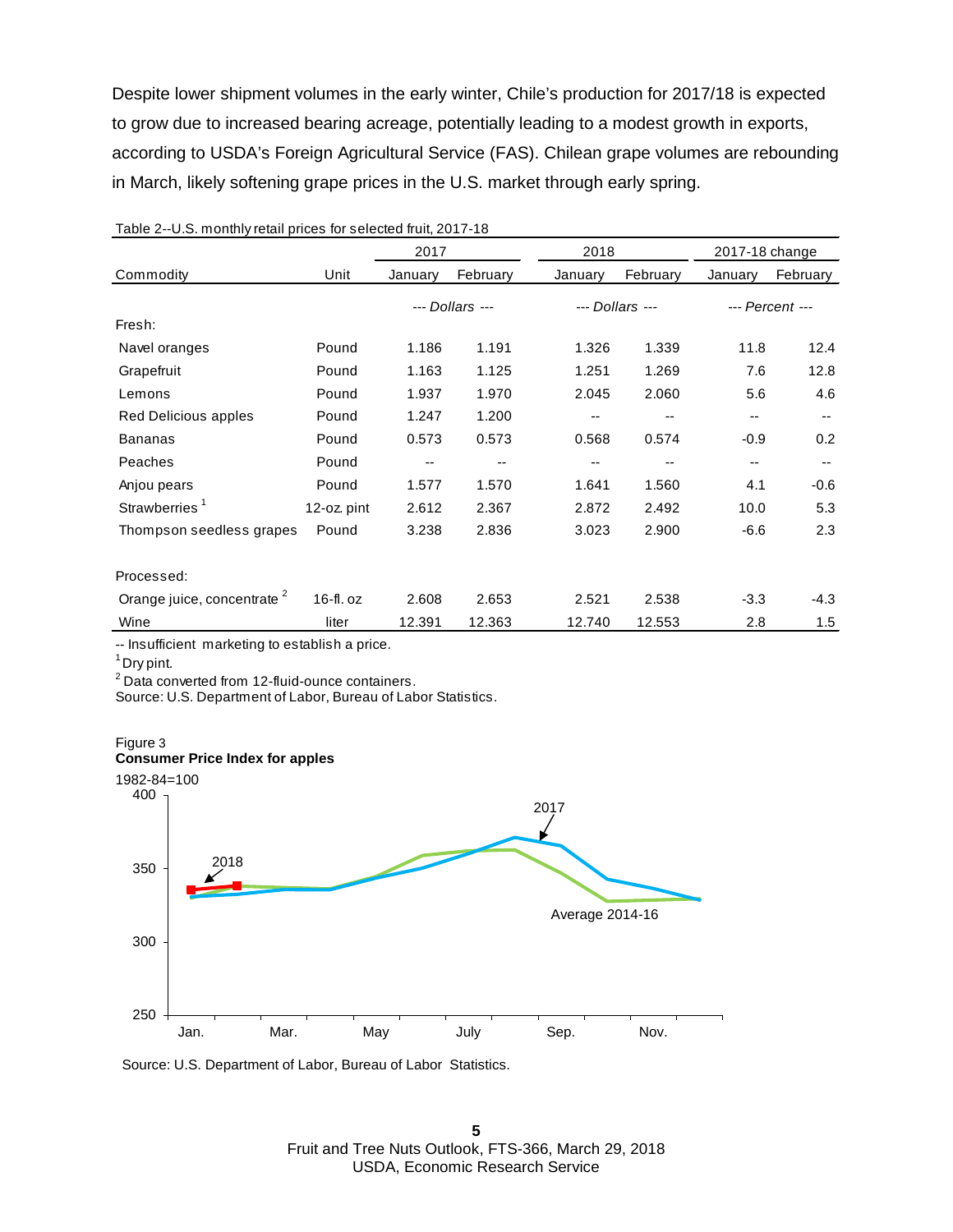With tight supplies, banana retail prices have strengthened in February from the previous month and increased to match the February 2017 average price. AMS shipment data show the February import volume lagged by as much as 50-60 percent from the previous month and last year's February volume. Supplies have remained diminished through mid-March, likely providing continued strength to prices.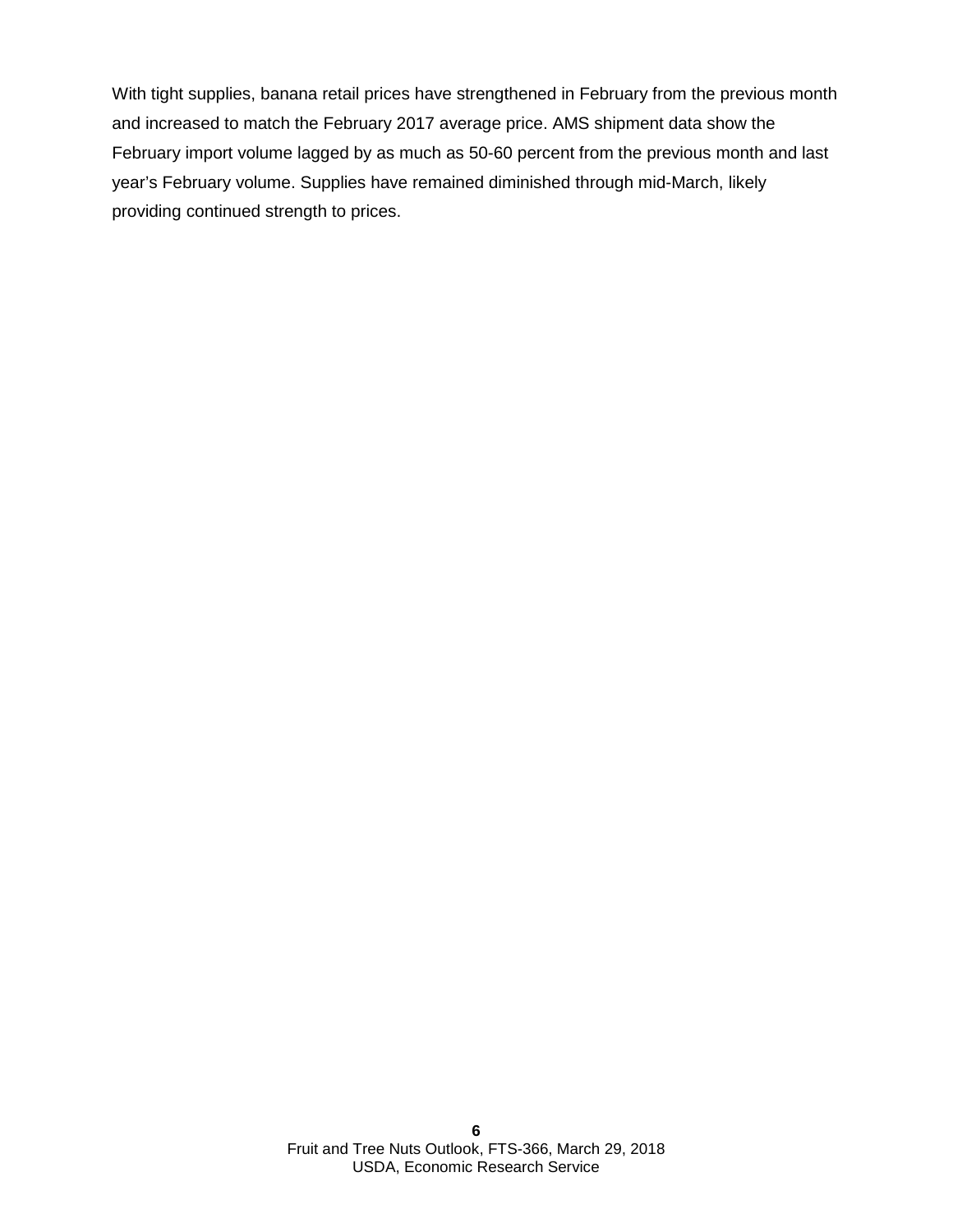## **Citrus Fruit Outlook**

### Lower 2017/18 Harvest Anticipated for All Citrus Fruit

The current U.S. citrus crop forecast for 2017/18 is at 6.16 million tons, down 21 percent from the 2016/17 final utilized total of 7.77 million tons (table 3). This forecast is 9 percent lower than the initial USDA, National Agricultural Statistics Service (NASS) forecast of 6.8 million tons in October 2017. The overall decline reflects reduced citrus production across all major citrus producing States and decreased U.S. production for all the major citrus crops. Decreases in Florida's citrus production are largely explained by Hurricane Irma, which hit the State in September 2017, coinciding with the start of the 2017/18 season. The hurricane reduced the amount of fruit going into processing and severely damaged many citrus trees. As of the March 2018 NASS *Crop Production* report, domestic all-orange production is forecast at 3.88 million tons in 2017/18, down 25 percent from 2016/17—the largest crop loss of all the citrus fruits. Grapefruit production is also expected to suffer a significant decline, dropping to 530,000 tons in 2017/18, 22 percent below last season. Production is expected to be down this season for tangerines/mandarins, declining by 15 percent to 881,000 tons, while lemon production is forecast to decrease 2 percent to 870,000 tons.

### California Orange Production Continues To Decline

The March issue of the NASS *Crop Production* report forecast the 2017/18 California all-orange production at 1.78 million tons, down 12 percent from 2016/17. This year-to-year decline is steeper than what was initially forecast in October 2017. Both the navel and Valencia orange crops are expected to be smaller, putting upward pressure on fresh orange prices as California supplies a majority of U.S. oranges for fresh use.

The California navel crop is estimated at 1.40 million tons, down 11 percent from last season. Similarly, Valencia orange production in California is estimated at 380,000 tons, 14 percent less than last season's final utilized production of 440,000 tons. Though imports of fresh oranges are increased so far this season, fresh orange prices in California, November 2017 through January 2018, were significantly higher than the same time in 2016/17, averaging \$26.65 per 80-pound box (table 4). Based on AMS data, year-to-date movement of California oranges through early March was up 27 percent from the same period last year, reflecting increased shipments in January. California navels typically remain in season through early summer while the Valencia crop, along with imports, have a heavier market presence in the spring through early summer.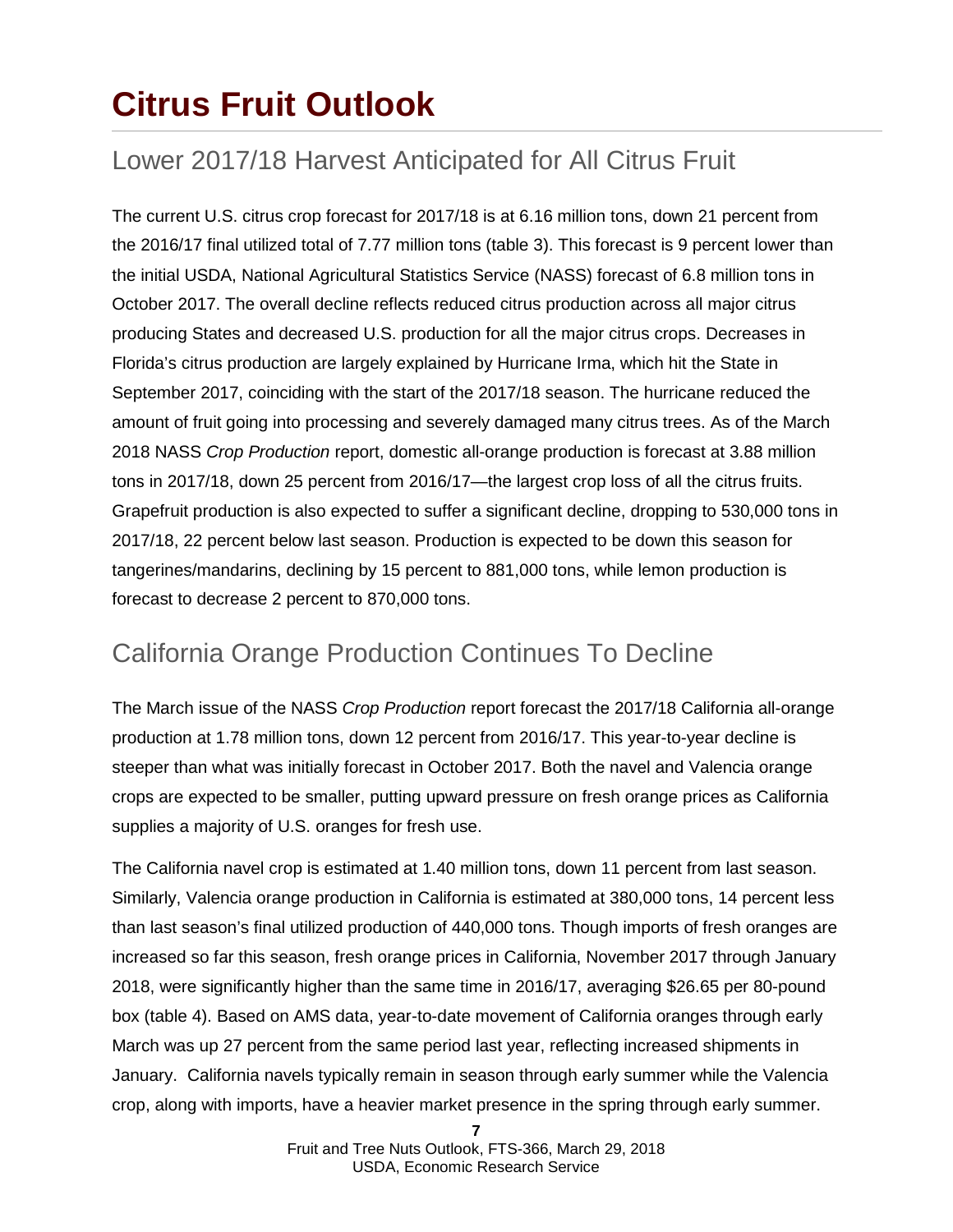The anticipated smaller Valencia crop and the expected earlier finish to the season will likely continue to keep the upward pressure on fresh orange prices in the coming months.

|                              |          |                                      |               | Forecast for             |                          |               |  |
|------------------------------|----------|--------------------------------------|---------------|--------------------------|--------------------------|---------------|--|
| Crop and State               | Utilized |                                      | 2017/18       | Utilized                 |                          | 2017/18       |  |
|                              | 2015/16  | 2016/17                              | as of 03-2018 | 2015/16                  | 2016/17                  | as of 03-2018 |  |
|                              |          | $--- 1,000$ boxes <sup>2</sup> $---$ |               |                          | ----1,000 tons ----      |               |  |
| Oranges:                     |          |                                      |               |                          |                          |               |  |
| Early/midseason and navel:   |          |                                      |               |                          |                          |               |  |
| California                   | 47,200   | 39,300                               | 35,000        | 1,888                    | 1,572                    | 1,400         |  |
| Florida <sup>3</sup>         | 36,100   | 33,000                               | 19,000        | 1,625                    | 1,485                    | 855           |  |
| Texas                        | 1,351    | 1,090                                | 1,430         | 57                       | 46                       | 61            |  |
| Total <sup>4</sup>           | 84,651   | 73,390                               | 55,430        | 3,570                    | 3,103                    | 2,316         |  |
| Valencia:                    |          |                                      |               |                          |                          |               |  |
| California                   | 11,300   | 11,000                               | 9,500         | 452                      | 440                      | 380           |  |
| Florida                      | 45,600   | 35,750                               | 26,000        | 2,052                    | 1,609                    | 1,170         |  |
| Texas                        | 340      | 280                                  | 400           | 14                       | 12                       | 17            |  |
| Total                        | 57,240   | 47,030                               | 35,900        | 2,518                    | 2,061                    | 1,567         |  |
| All oranges                  | 141,891  | 120,420                              | 91,330        | 6,088                    | 5,164                    | 3,883         |  |
| Grapefruit:                  |          |                                      |               |                          |                          |               |  |
| California                   | 3,800    | 4,000                                | 4,200         | 152                      | 160                      | 168           |  |
| Florida                      | 10,800   | 7,760                                | 4,650         | 459                      | 330                      | 198           |  |
| Texas                        | 4,800    | 4,800                                | 4,100         | 192                      | 192                      | 164           |  |
| All grapefruit               | 19,400   | 16,560                               | 12,950        | 803                      | 682                      | 530           |  |
| Tangerines and mandarins:    |          |                                      |               |                          |                          |               |  |
| Arizona                      |          |                                      |               | $\overline{\phantom{a}}$ | $\overline{\phantom{a}}$ |               |  |
| California                   | 21,700   | 23,900                               | 21,000        | 868                      | 956                      | 840           |  |
| Florida                      | 1,415    | 1,620                                | 860           | 67                       | 77                       | 41            |  |
| All tangerines and mandarins | 23,115   | 25,520                               | 21,860        | 935                      | 1,033                    | 881           |  |
| Lemons:                      |          |                                      |               |                          |                          |               |  |
| Arizona                      | 1,600    | 1,650                                | 1,250         | 64                       | 66                       | 50            |  |
| California                   | 21,000   | 20,500                               | 20,500        | 840                      | 820                      | 820           |  |
| All lemons                   | 22,600   | 22,150                               | 21,750        | 904                      | 886                      | 870           |  |
| Tangelos <sup>4</sup>        |          |                                      |               |                          |                          |               |  |
| Florida                      | 390      | $\overline{\phantom{a}}$             |               | 18                       |                          |               |  |
| All citrus <sup>5</sup>      | 207,396  | 184,650                              | 147,890       | 8,748                    | 7,765                    | 6,163         |  |

Table 3--Citrus: Utilized production, 2015/16, 2016/17 and forecast for 2017/18<sup>1</sup>

1 The crop year begins with bloom of the first year shown and ends with completion of harvest the following year.

2 Net pounds per box: oranges in California (CA)-80 (75 prior to the 2010-11 crop year), Florida (FL)-90,

Texas (TX)-85; grapefruit in CA-80 (67 prior to the 2010-11 crop year), FL-85, TX-80; lemons-80 (76 prior to the

2010-11 crop year); tangelos-90; tangerines and mandarins in AZ and CA-80 (75 prior to the 2010-11 crop year), FL-95.

 ${}^{3}$  Includes Temples. Beginning in 2016/17, Temples included in tangerines and mandarins for Florida.

 $^4$  Beginning in 2016/17, tangelos are included in tangerines and mandarins for Florida.

5 Totals may not be equivalent to the sum of the categories due to rounding.

Source: USDA, National Agricultural Statistics Service, *Crop Production,* March 2018 issue, and *Citrus Fruits 2017* 

Summary (August 2017).

Fruit and Tree Nuts Outlook, FTS-366, March 29, 2018 USDA, Economic Research Service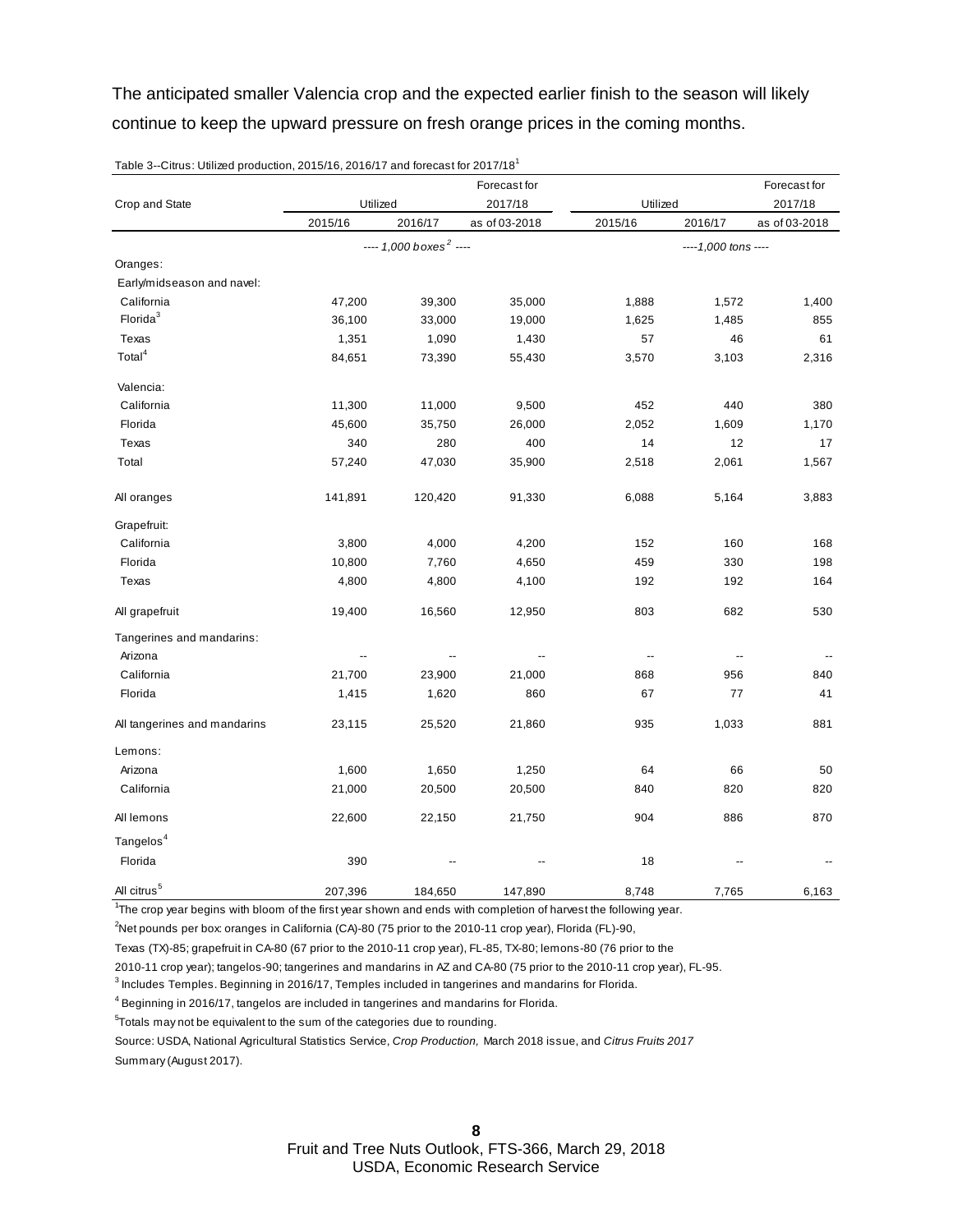| Month                | 2012/13 | 2013/14 | 2014/15                  | 2015/16         | 2016/17 | 2017/18 |
|----------------------|---------|---------|--------------------------|-----------------|---------|---------|
|                      |         |         | Dollars/box <sup>1</sup> | $- - - - - - -$ |         |         |
| November             | 15.20   | 18.17   | 20.14                    | 21.20           | 19.76   | 28.02   |
| December             | 12.90   | 15.97   | 19.24                    | 19.40           | 16.96   | 25.72   |
| January              | 11.50   | 21.77   | 17.84                    | 16.90           | 15.96   | 26.22   |
| February             | 10.10   | 23.67   | 16.74                    | 14.30           | 17.56   |         |
| March                | 10.13   | 23.41   | 16.14                    | 13.14           | 18.45   |         |
| April                | 11.45   | 23.90   | 16.6                     | 12.65           | 18.72   |         |
| May                  | 14.05   | 23.70   | 16.77                    | 14.15           | 20.4    |         |
| June                 | 15.31   | 20.74   | 15.78                    | 14.06           | 21.62   |         |
| July                 | 11.90   | 18.17   | 14.24                    | 13.56           | 24.26   |         |
| August               | 12.30   | 17.67   | 16.34                    | 13.30           | 26.16   |         |
| September            | 14.80   | 18.27   | 20.04                    | 14.90           | 28.86   |         |
| October              | 15.30   | 15.77   |                          |                 | 31.04   |         |
| Nov.-January average | 13.20   | 18.64   | 19.07                    | 19.17           | 17.56   | 26.65   |

Table 4--Fresh oranges: Average equivalent on-tree prices received by California grow ers, 2012/13-2017/18

 $180$ -lb box.

Source: USDA, National Agricultural Statistics Service, *Agricultural Prices,* various issues.

Tighter supply conditions are limiting export volumes thus far. With the bulk of U.S. fresh orange exports normally occurring in the spring, season-to-date exports (November 2017 through January 2018) are at 136,971 short tons, down 11 percent from the same time last season. Data show moderate to significant declines in exports to several major markets in East Asia and to Canada, the leading export market for U.S. oranges. USDA's Economic Research Service (ERS) forecast U.S. orange exports to reach 571,000 tons in 2017/18, down 15 percent from last season.

For the same 3-month period, fresh orange imports are strong at 19,251 short tons, up 43 percent from the matching period last season and 53 percent above the previous 5-year average for those 3 months. Current import levels indicate the potential for a continuation of the trend of year-to-year increases in total import volume experienced since 2011/12. Given the smaller fresh-orange crop in California and Florida, ERS forecasts imports to be 225,294 tons in 2017/18. If realized, imports would be 12 percent above last season's 180,529 tons. Mexico and Chile continue to be the two most important suppliers of fresh oranges for the U.S. market, followed by South Africa. Mexico has shipped 39 percent higher volume of fresh oranges to the United States this season to date, while imports from Chile normally take place between June and October.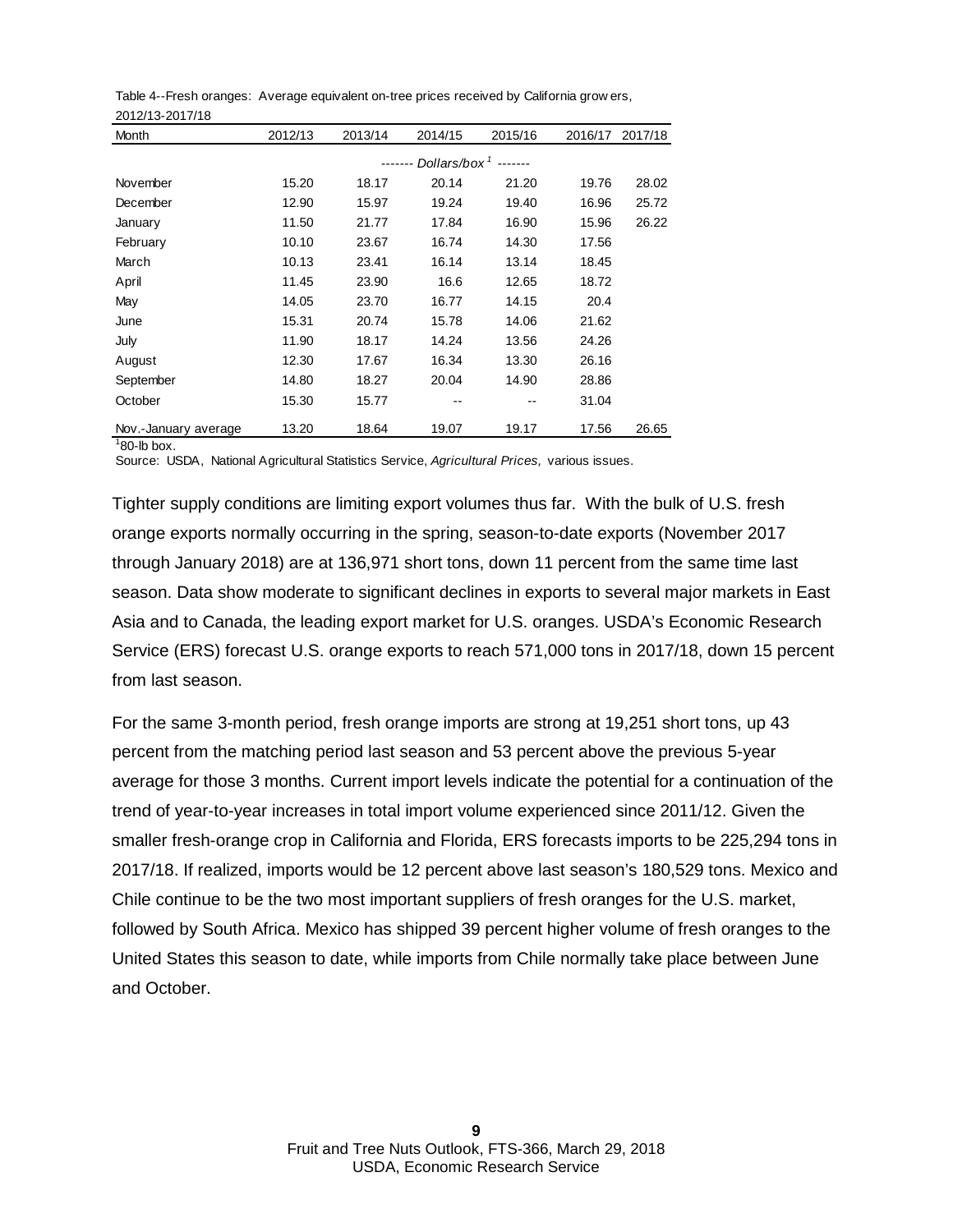### Hurricane Irma Contributed To Florida Orange Crop Decline

NASS forecasts Florida's 2017/18 all-orange crop at 2.03 million tons, down 53 percent from last season's 3.09 million tons. Aside from disease pressure, primarily citrus greening, Hurricane Irma was the main contributor to reduced production. In addition, fruit size was projected to remain below average at harvest. Currently, the Valencia orange production forecast is 1.17 million tons, down 27 percent from 2016/17 and 43 percent below the 2.05 million-ton 2015/16 harvest. At 855,000 tons, the non-Valencia crop faces a 42-percent decline from 2016/17 and a 47-percent decline from 2015/16. According to NASS, 99 percent of the early-midseason rows and 96 percent of the navel rows were harvested by late February. As of early March, 48 percent of all the oranges produced this season have been utilized for the processing and fresh market, according to the Florida Citrus Administrative Committee (FCAC).

Despite the impacts of Hurricane Irma, the average processing orange price reported in November 2017 was only \$5.05 per box which has kept the 3-month (November-January) average price 9 percent lower than the same period in 2016/17 (table 5). Current tight supplies, however, are being better reflected in prices averaging higher than year-ago levels in December 2017 and January 2018.

| Month                | 2012/13 | 2013/14 | 2014/15 | 2015/16                       | 2016/17 | 2017/18 |
|----------------------|---------|---------|---------|-------------------------------|---------|---------|
|                      |         |         |         | Dollars per 90-lb box ------- |         |         |
| October              |         |         |         |                               |         |         |
| November             | 5.38    | 7.08    | --      | --                            |         | 5.05    |
| December             | 5.82    | 7.90    | 7.25    | 8.25                          | 7.25    | 7.65    |
| January              | 6.00    | 8.20    | 8.15    | 8.46                          | 8.25    | 8.55    |
| February             | 6.17    | 8.20    | 8.56    | 9.59                          | 8.85    |         |
| March                | 8.40    | 10.35   | 10.04   | 10.55                         | 10.37   |         |
| April                | 8.60    | 10.75   | 10.20   | 10.55                         | 10.50   |         |
| May                  | 8.70    | 10.95   | 10.30   | 10.65                         | 10.60   |         |
| June                 | 8.80    | 11.45   | 10.30   | --                            |         |         |
| Oct.-January average | 5.73    | 7.73    | 7.70    | 8.36                          | 7.75    | 7.08    |

Table 5--Processing oranges: Average equivalent on-tree prices received by Florida grow ers, 2012/13-2017/18

-- = Insufficient data to establish price.

Source: USDA, National Agricultural Statistics Service, *Agricultural Prices,* various issues.

With overall Florida orange production down, ERS forecasts orange juice production in 2017/18 to decline 39 percent to 266 million single-strength equivalent (sse) gallons from the previous season (table 6). Lower juice yields and the smaller crop size will be partially supplemented by more imports. ERS forecasts imports to increase to 466 million sse gallons. If realized, this would represent a 12-percent increase from a season ago. Already, year-over-year increases in import volume have been reported for each of the first 4 months of the current marketing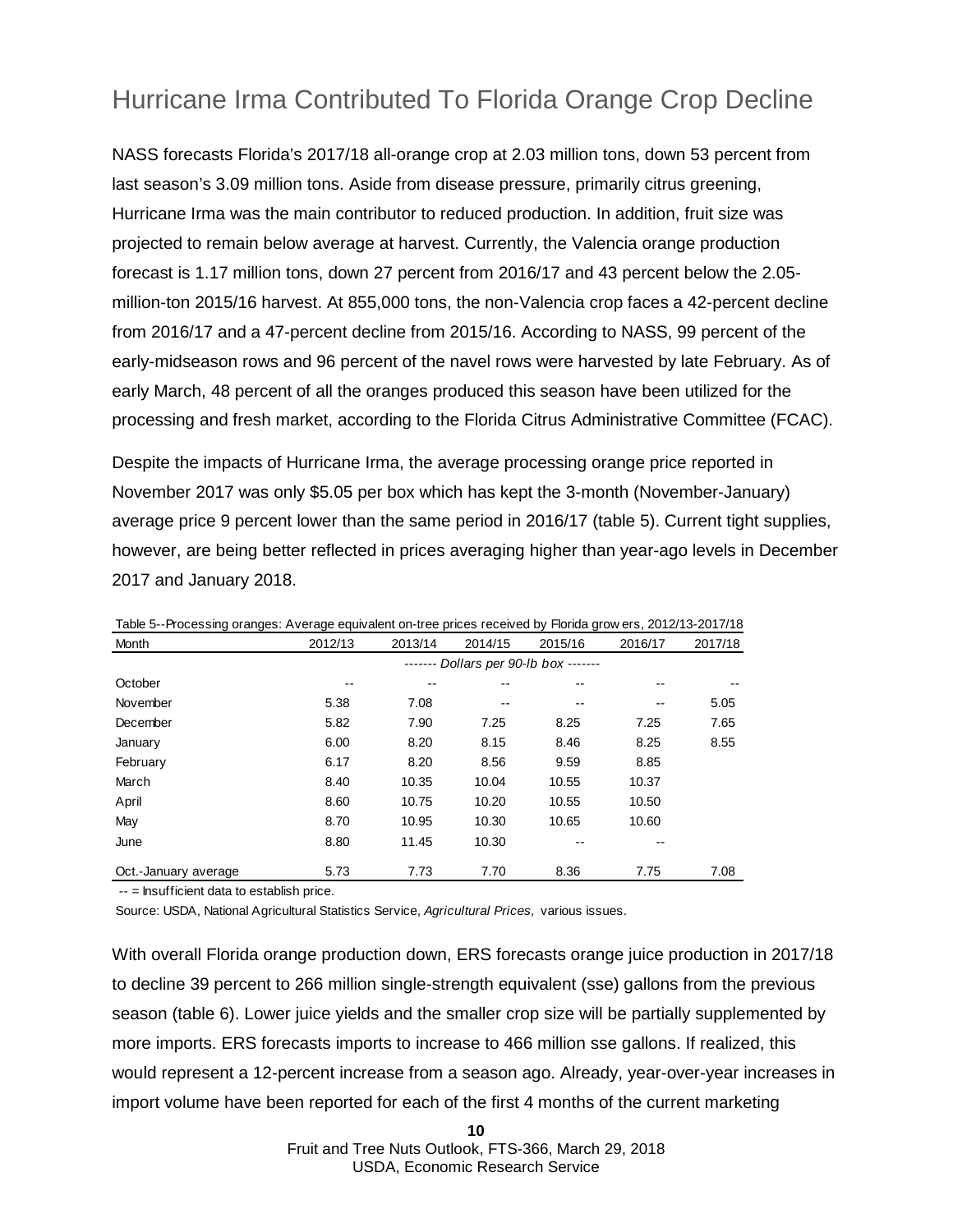season, with season-to-date shipments gains of over 30 percent from Brazil, the major supplier, and Mexico. The combination of lower beginning stocks and the decline in orange juice production resulted in reduced overall domestic supplies, which in turn have diminished export volumes thus far. Monthly exports are significantly lower, lagging below last season's volumes in all 4 months of 2017/18. Based on these early indications and lower domestic production levels, ERS forecasts U.S. orange juice exports in 2017/18 to be down 22 percent from last season. Lower exports and increased imports are not likely to offset lower domestic production, driving down orange juice supplies for domestic utilization and ending stocks.

|                      | Beginning |            |         |                                               |         | Domestic    | Ending | Per capita  |
|----------------------|-----------|------------|---------|-----------------------------------------------|---------|-------------|--------|-------------|
| Searson <sup>1</sup> | stocks    | Production | Imports | Supply                                        | Exports | consumption | stocks | consumption |
|                      |           |            |         | ---Million SSE gallons <sup>2</sup> --------- |         |             |        | Gallons     |
| 2000/01              | 645       | 1,387      | 258     | 2,291                                         | 123     | 1,470       | 698    | 5.18        |
| 2001/02              | 698       | 1,433      | 189     | 2,321                                         | 181     | 1,452       | 688    | 5.06        |
| 2002/03              | 688       | 1,250      | 291     | 2,229                                         | 103     | 1,419       | 707    | 4.90        |
| 2003/04              | 707       | 1,467      | 222     | 2,395                                         | 123     | 1,451       | 822    | 4.96        |
| 2004/05              | 822       | 970        | 358     | 2,149                                         | 119     | 1,407       | 623    | 4.77        |
| 2005/06              | 623       | 986        | 299     | 1,909                                         | 138     | 1,312       | 459    | 4.41        |
| 2006/07              | 459       | 889        | 399     | 1,747                                         | 123     | 1,248       | 376    | 4.15        |
| 2007/08              | 376       | 1,156      | 404     | 1,935                                         | 136     | 1,152       | 647    | 3.80        |
| 2008/09              | 647       | 1,060      | 317     | 2,025                                         | 125     | 1,221       | 679    | 3.99        |
| 2009/10              | 679       | 840        | 328     | 1,848                                         | 147     | 1,143       | 557    | 3.70        |
| 2010/11              | 557       | 919        | 265     | 1,742                                         | 210     | 1,140       | 391    | 3.67        |
| 2011/12              | 391       | 959        | 223     | 1,574                                         | 154     | 971         | 449    | 3.10        |
| 2012/13              | 449       | 847        | 421     | 1,717                                         | 159     | 1,024       | 534    | 3.25        |
| 2013/14              | 534       | 663        | 418     | 1,615                                         | 158     | 974         | 483    | 3.06        |
| 2014/15              | 483       | 592        | 460     | 1,534                                         | 113     | 922         | 499    | 2.88        |
| 2015/16              | 499       | 503        | 390     | 1,392                                         | 92      | 880         | 420    | 2.73        |
| 2016/17              | 420       | 422        | 416     | 1,258                                         | 79      | 806         | 374    | 2.48        |
| 2017/18F             | 374       | 257        | 466     | 1,097                                         | 61      | 714         | 321    | 2.18        |

Table 6 --United States: Orange juice supply and utilization, 2000/01 to present

F= forecast. <sup>1</sup> Season begins in October of the first year show n as of 1998/99, prior-year season begins in December.  ${}^{2}$ SSE = single-strength equivalent.

Source: USDA, Economic Research Service.

The Florida Department of Citrus's (FDOC) Nielsen retail sales data through February shows a trend of overall increased price per gallon and lesser sales. Total orange juice sales volume from October 2017 through mid-February 2018 is down 4 percent compared to the previous season, with prices up 2 percent. Not-from-concentrate (NFC) orange juice sales are also down 4 percent through mid-February, with prices up only 1 percent. NFC orange juice prices for the season so far are averaging \$7.69 per gallon, compared to \$7.61 per gallon in 2016/17.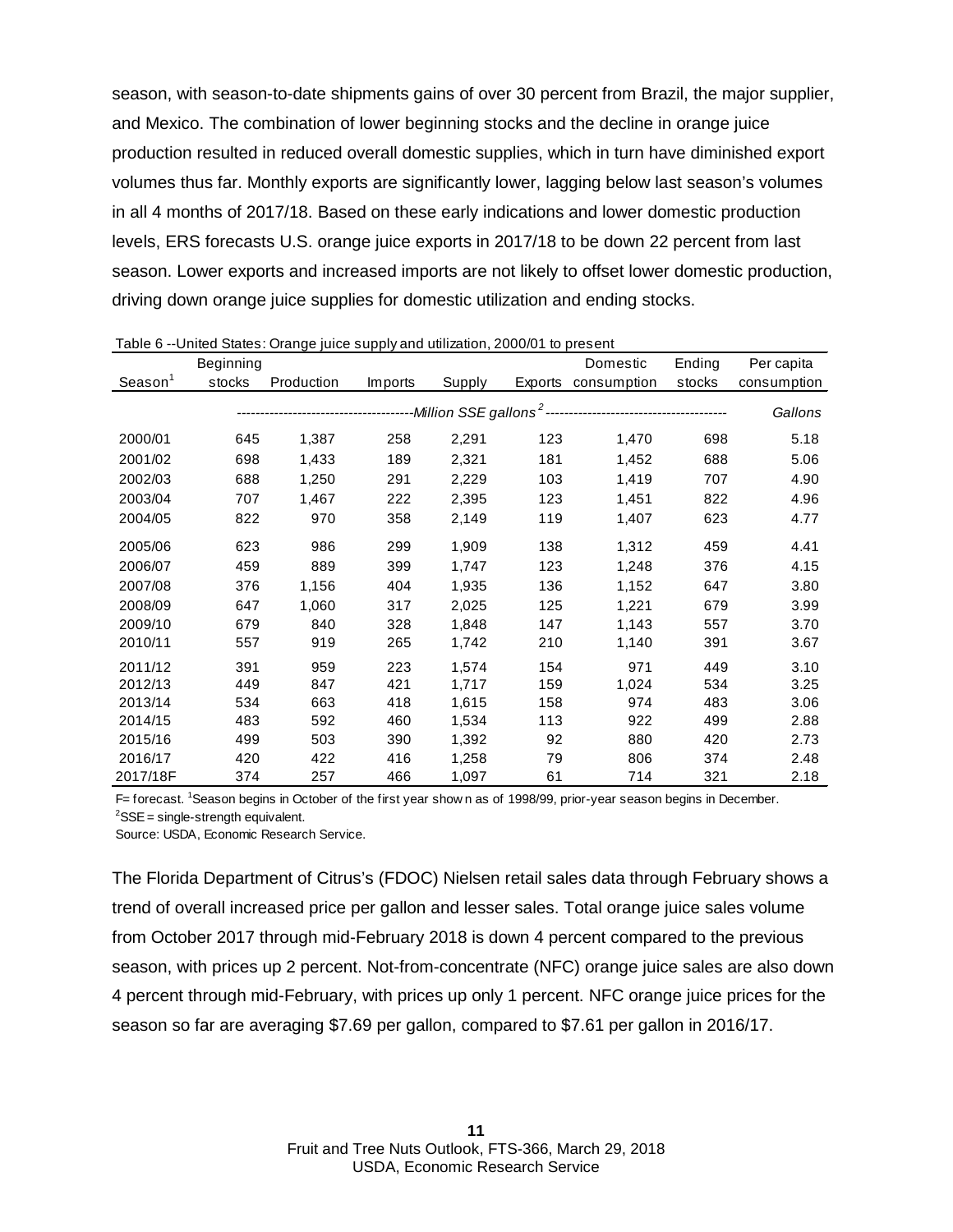### Forecast Decline in Grapefruit Production for 2017/18

Total U.S. grapefruit production is projected down 22 percent to 530,000 tons (or approximately 1.06 billion pounds) in 2017/18, from 682,000 tons (or 1.36 billion pounds) in 2016/17 (fig. 4). While California grapefruit production is expected to increase this season, it will not offset larger crop losses in Florida and Texas.



Source: USDA, National Agricultural Statistics Service, *Crop Production*, various issues.

The Row Count Survey conducted by NASS in late February indicated that 89 percent of the red grapefruit rows and 92 percent of the white grapefruit rows were already harvested. Due to the smaller crop size, FCAC reported less fruit waiting to be harvested as of early March, compared with the remaining fruit reported during the same period last season. AMS also reported cumulative movement of grapefruit to markets through early March slowed significantly relative to the same period in 2016/17. As a result, fresh grapefruit prices are registering their highest levels in the past 5 years, despite increased imports for the season thus far. The October 2017 to January 2018 average price was 34 percent above the average price from last season for the same period (table 7).

U.S. fresh grapefruit import volume for the season through January 2018 was up 9 percent, compared with the same period in 2016/17, mostly on higher volumes received from South Africa and Mexico. At the same time, with the smaller crop, season-to-date fresh grapefruit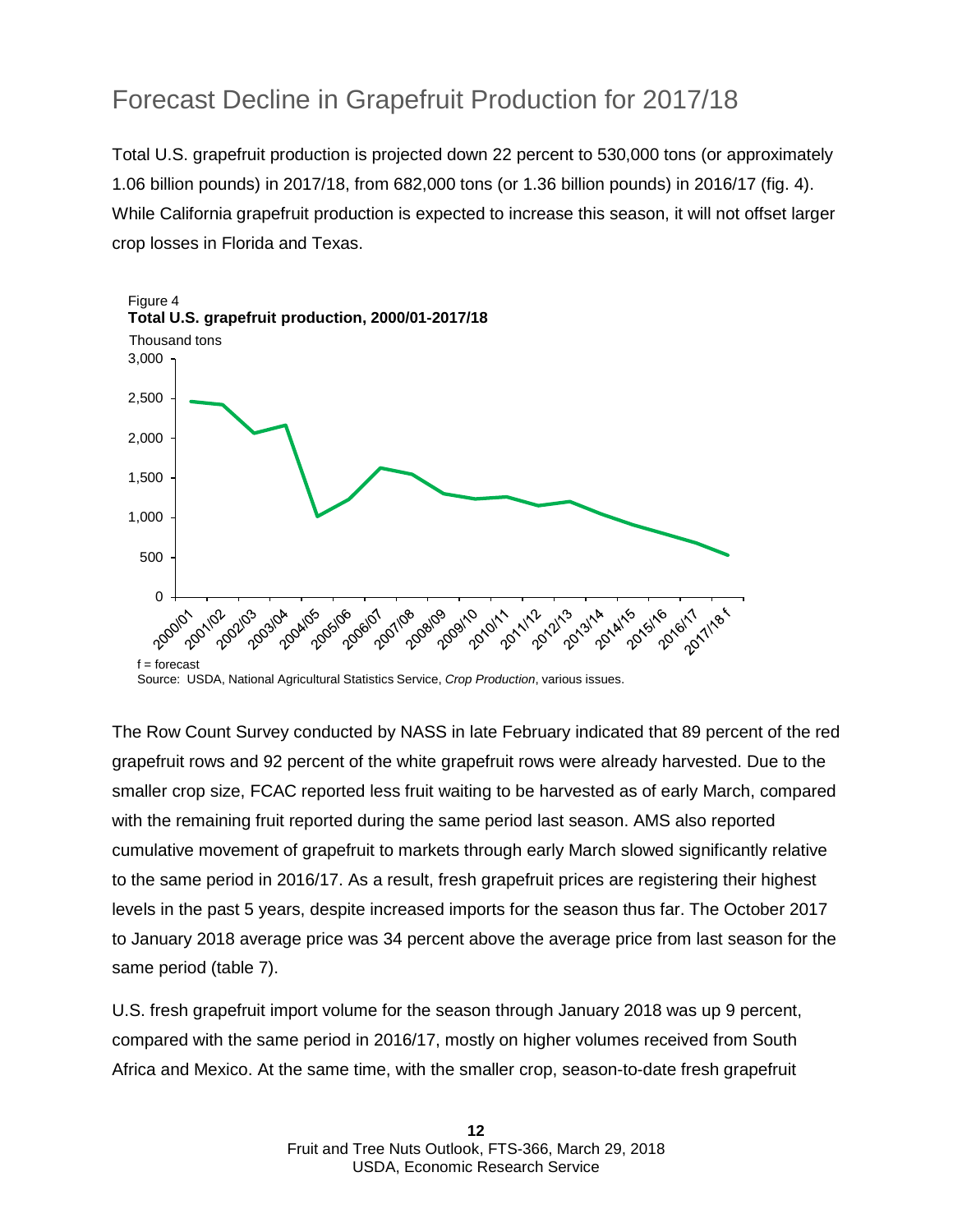exports were down 45 percent, with significantly lower volumes sent to key markets, including Japan, Canada, France, South Korea, and the Netherlands.

Florida grower prices for processing grapefruit are up from last season for the first 4 months of 2016/17 (table 8). Prices in January 2018 averaged \$4.27 per 85-lb box, which is the strongest price since 2011/12 for the same month. Seasonal declines in supplies characteristic of the latter half of the season, coupled with the crop losses in Florida, point to a continued strengthening of prices for the remainder of the season. Season-to-date retail grapefruit juice sales are currently down 3 percent from the previous season due in part to reduced availability, with juice prices up by 2 percent to \$7.39 per gallon, according to FDOC's February Nielsen sales report.

Table 7--Fresh grapefruit: Average equivalent on-tree prices received by U.S. grow ers, 2012/13-2017/18 Month 2012/13 2013/14 2014/15 2015/16 2016/17 2017/18

| October           | 16.28 | 7.96  | 15.42 | 17.54 | 22.63 | 27.90 |
|-------------------|-------|-------|-------|-------|-------|-------|
| November          | 11.40 | 12.63 | 12.99 | 16.51 | 16.03 | 24.36 |
| December          | 9.87  | 12.73 | 12.49 | 15.68 | 15.94 | 20.51 |
| January           | 10.70 | 13.07 | 10.90 | 15.32 | 16.23 | 22.43 |
| February          | 9.16  | 11.73 | 10.43 | 14.95 | 16.45 |       |
| March             | 7.73  | 11.89 | 10.33 | 14.59 | 18.37 |       |
| April             | 9.11  | 10.85 | 9.93  | 18.06 | 19.98 |       |
| May               | 8.26  | 8.70  | --    | --    | --    |       |
|                   |       |       |       |       |       |       |
| Oct.-Jan. average | 12.06 | 11.60 | 12.95 | 16.26 | 17.71 | 23.80 |

<sup>1</sup>The net w eight of a grapefruit box for Florida: 85 lb, for Arizona and

California: 80 lb (67 prior to the 2010-11 crop year), for Texas: 80 lb.

Source: USDA, National Agricultural Statistics Service, *Agricultural Prices,* various issues.

| Table 8--Processing grapefruit: Average equivalent on-tree prices received by Florida grow ers, 2011/12-2017/1{ |  |  |  |  |  |
|-----------------------------------------------------------------------------------------------------------------|--|--|--|--|--|
|                                                                                                                 |  |  |  |  |  |

| Month             | 2011/12 | 2013/14 | 2014/15 | 2015/16 | 2016/17 | 2017/18 |
|-------------------|---------|---------|---------|---------|---------|---------|
|                   |         |         |         |         |         |         |
| October           | $- -$   | 3.00    | $-0.47$ | --      | $-0.04$ | $- -$   |
| November          | 2.06    | 3.82    | $-0.19$ | 1.36    | $-0.01$ | 1.82    |
| December          | 2.43    | 3.59    | 0.40    | 2.27    | 0.03    | 2.74    |
| January           | 2.90    | 3.91    | 3.23    | 2.58    | 1.65    | 4.27    |
| February          | 3.33    | 4.34    | 3.55    | 2.95    | 1.35    |         |
| March             | 3.06    | 4.41    | 3.47    | 2.91    | 2.34    |         |
| April             | 2.78    | 0.20    | 3.25    | 2.48    | 2.70    |         |
| May               | 3.48    | --      | --      |         | --      |         |
| Oct.-Jan. average | 2.46    | 3.58    | 0.74    | 2.07    | 0.41    | 2.94    |

-- = Insufficient data to establish price.

Source: USDA, National Agricultural Statistics Service, *Agricultural Prices,* various issues.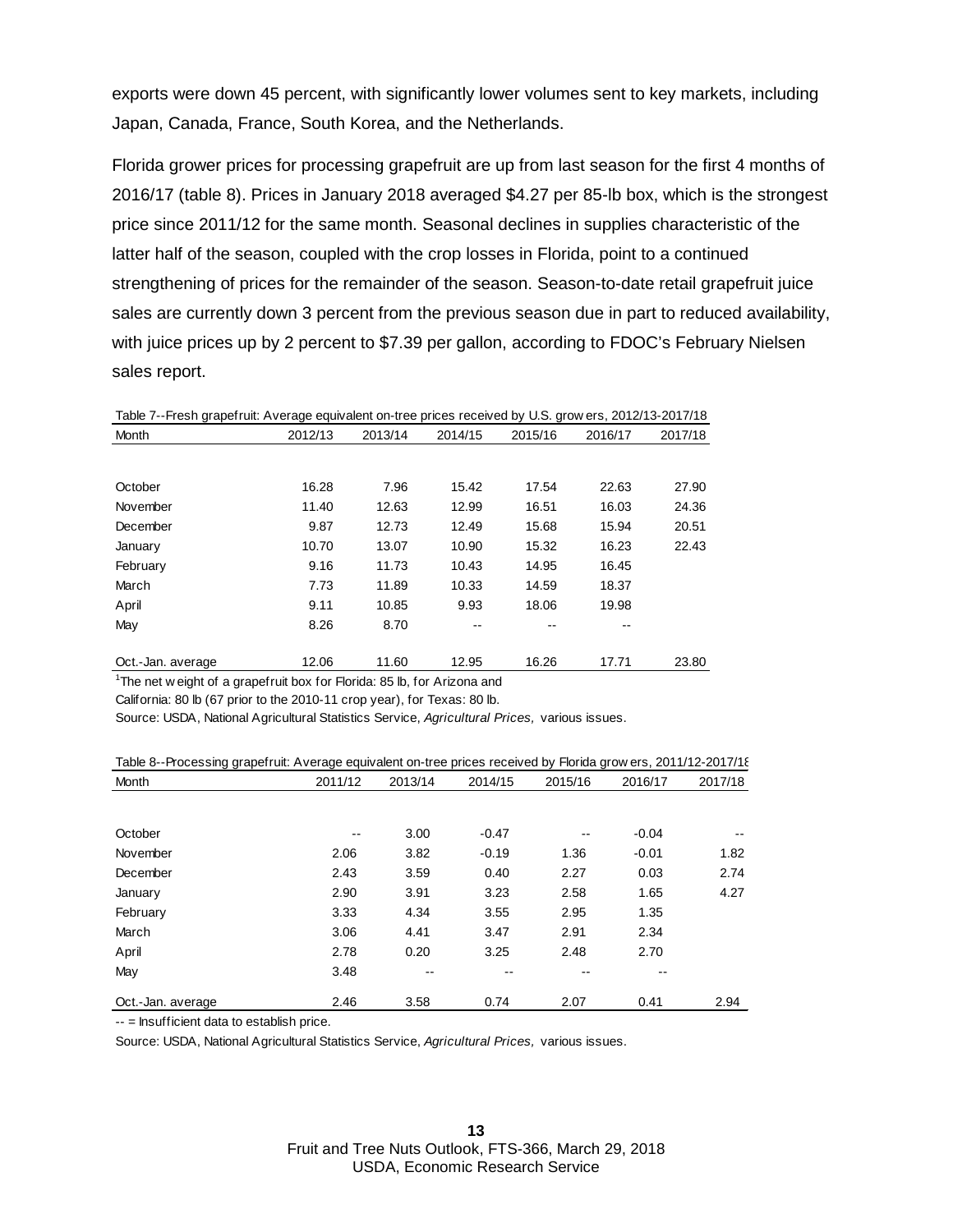### Forecast Lemon Production Down Slightly in 2017/18

The U.S. lemon crop for the 2017/18 marketing season (August–July) is anticipated to be down 2 percent to 870,000 tons from the 2016/17 final utilized production of 886,000 tons. The overall smaller crop is driven exclusively by a 24-percent reduction in Arizona's production. Despite some heavy wind events during the latter part of 2017, the California lemon crop is forecast to remain unchanged at 820,000 tons.

AMS reported overall slower movement of U.S. lemons this season through mid-March. Despite tighter domestic supplies, fresh lemon grower prices for the season through January averaged \$35.38 per box, compared to \$36.48 over the same period in 2016/17 (table 9). Besides very strong imports at the start of the season in August (up significantly from Chile and Mexico), industry reports of wind-related fruit scarring may have also weakened early-season prices. Prices in December of 2017 and January of 2018 improved, averaging the highest for those months since the 2011/12 season. Seasonally increasing supplies from California, along with increased imports, could temper price increases in the near term.

| Month             | 2012/13 | 2013/14 | 2014/15 | 2015/16                              | 2016/17 | 2017/18 |
|-------------------|---------|---------|---------|--------------------------------------|---------|---------|
|                   |         | $---$   |         | Dollars per box <sup>1</sup> ------- |         |         |
| August            | 21.62   | 31.62   | 43.81   |                                      |         | 34.25   |
| September         | 20.25   | 33.38   | 44.45   | 36.16                                | 36.2    | 34.39   |
| October           | 19.47   | 35.17   | 44.88   | 39.38                                | 35.94   | 32.04   |
| November          | 17.30   | 32.94   | 39.86   | 39.73                                | 33.93   | 35.11   |
| December          | 16.48   | 30.53   | 34.69   | 36.00                                | 31.6    | 37.88   |
| January           | 15.82   | 31.71   | 32.84   | 33.48                                | 30.91   | 38.61   |
| February          | 14.37   | 30.79   | 31.24   | 33.62                                | 31.45   |         |
| March             | 13.72   | 30.73   | 30.05   | 32.40                                | 33.68   |         |
| April             | 17.62   | 32.92   | 30.51   | 32.4                                 | 36.58   |         |
| May               | 21.92   | 35.02   | 37.81   | 37.3                                 | 38.98   |         |
| June              | 24.62   | 38.52   | 45.01   | 40                                   | 46.18   |         |
| July              | 25.82   | 44.22   | 47.21   | 37.9                                 | 45.78   |         |
|                   |         |         |         |                                      |         |         |
| Aug.-Jan. average | 19.08   | 33.96   | 38.53   | 36.22                                | 36.48   | 35.38   |

Table 9--Fresh lemons: Average equivalent on-tree prices received by U.S. grow ers, 2012/13-2017/18

<sup>1</sup>Beginning in 2010/11, boxes are 80 lb. Prior to 2010/11, box size w as 76 lb.

Source: USDA, National Agricultural Statistics Service, *Agricultural Prices,* various issues.

Imports of fresh lemons from August 2017 through January 2018 were 10 percent above the same period last year, reaching 73,112 tons. This represents a continuation of a season-toseason growth in U.S. fresh lemon imports, starting in 2013. Chile and Mexico continue to be the main suppliers of fresh lemons to the United States, with their combined share to total U.S. lemon imports ranging from 91 to 97 percent in the 2012–17 period. Fresh lemon exports from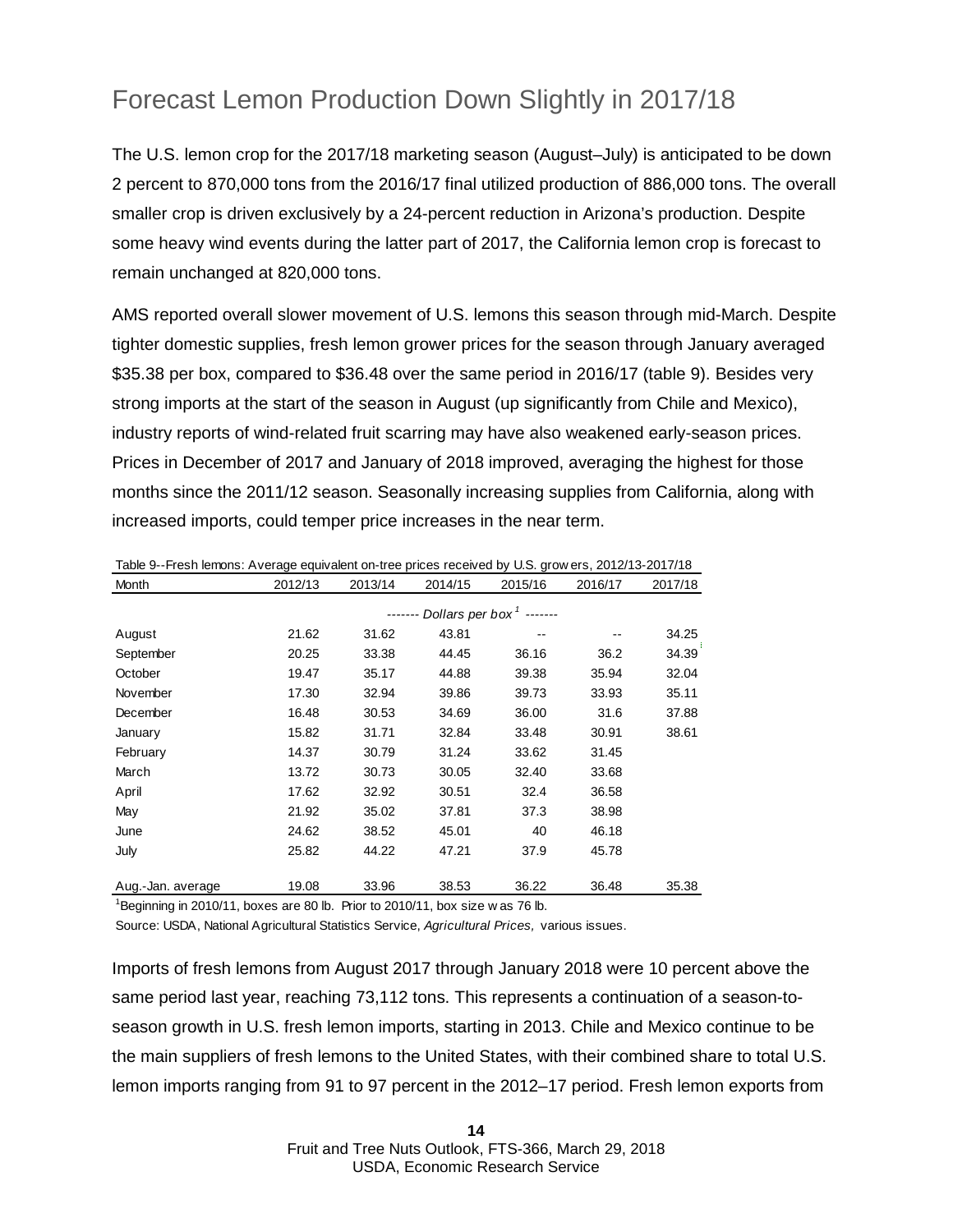August of 2016 through January 2018 were down 6 percent compared to last year, due to lower export volume to major destination markets such as Canada, Hong Kong, and Australia.

#### Smaller Tangerine Crops in California and Florida in 2017/18

Total production of U.S. tangerines/mandarins is estimated at 881,000 tons in 2017/18 (October–September), down 15 percent from the previous year, if realized (fig. 5). As of March's NASS *Crops Production* report, California's crop is estimated at 840,000 tons, down 12 percent from last season. However, the most significant decrease in production will be in Florida where crop size is estimated at 41,000 tons, a 47-percent decline year-over-year. AMS reports tangerine movement is down 59 percent this season through mid-March, likely putting upward pressure on 2017/18 prices. Lower overall imports for the season through January 2018, in volume terms, have contributed to the overall tighter market for tangerines in the United States relative to last season.



Source: USDA, National Agricultural Statistics Service, *Crop Production.*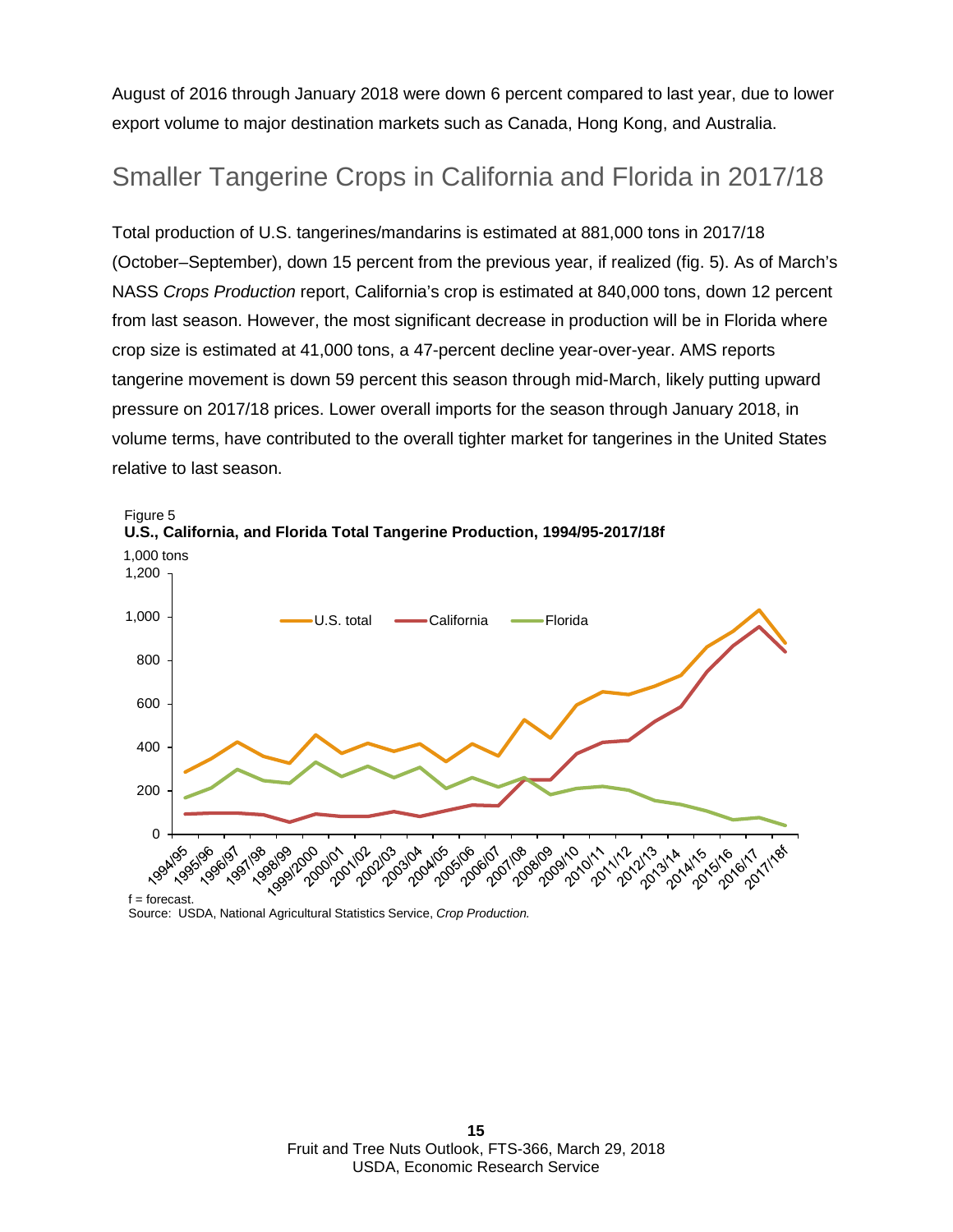### **Noncitrus Fruit Outlook**

### Strawberry Supplies Pick Up, Lowering Prices

Cold snaps in December 2017 and January 2018 slowed early-season strawberry shipments from Florida and Mexico—main suppliers to the U.S. market during the winter months. As a result, U.S. strawberry grower prices averaged 15–18 percent higher year over year during those 2 months (at \$1.82 and \$1.69 per pound, respectively). Warm weather since has aided production in these two production regions, improving supply volumes and putting downward pressure on prices. In February, strawberry shipping-point prices in Central Florida ranged from \$8–\$10 per flat (18 (1-pound) containers with lids), compared with \$8–\$11 per flat the same time last year. March prices were averaging \$6–\$11 per flat, down from \$9–\$12 per flat a year ago. As the winter strawberry season progressed, increasing supplies weakened U.S. strawberry retail prices from \$2.87 12-oz. pint in January to \$2.49 per pint in February, but prices remained higher than average prices during the same 2 months a year ago. Overall, cumulative shipment volumes in Florida this season through mid-March are down 10 percent from the same period last year.

With spring underway, Florida and Mexico supplies are finishing for the season as California supplies take over the market. California strawberries are available year-round, but heaviest supply volumes occur during the spring and summer. California's relatively mild winter this year advanced the start of strawberry harvest, resulting in higher early-season volumes. In California's Santa Maria and Oxnard growing districts, prices in March were in the range of \$10– \$14 per flat (18 (1-pound) containers with lids), compared with \$12–16 per flat in last year. However, recent heavy rains and cold weather may result in short-term supply gaps, likely putting upward pressure on early-spring prices.

**California strawberry acreage down:** Total strawberry acreage in California for 2018 is reported at 33,792 acres, fewer by 2,595 acres from 2017, according to the *2018 California Strawberry Acreage Survey* published by the California Strawberry Commission (CSC). Eightytwo percent of this acreage was planted last fall, producing for the winter, spring, and summer of 2018. Fall 2017 planted acreage declined 6 percent from the same period the previous year, with expansion absent in any of the five growing districts. The Watsonville/Salinas growing district remains the largest, with nearly half of the fall acreage, followed by the Santa Maria district (31 percent) and Oxnard district (21 percent); Orange County/San Diego/Coachella growing district only had less than 1 percent while San Joaquin district had no fall plantings for a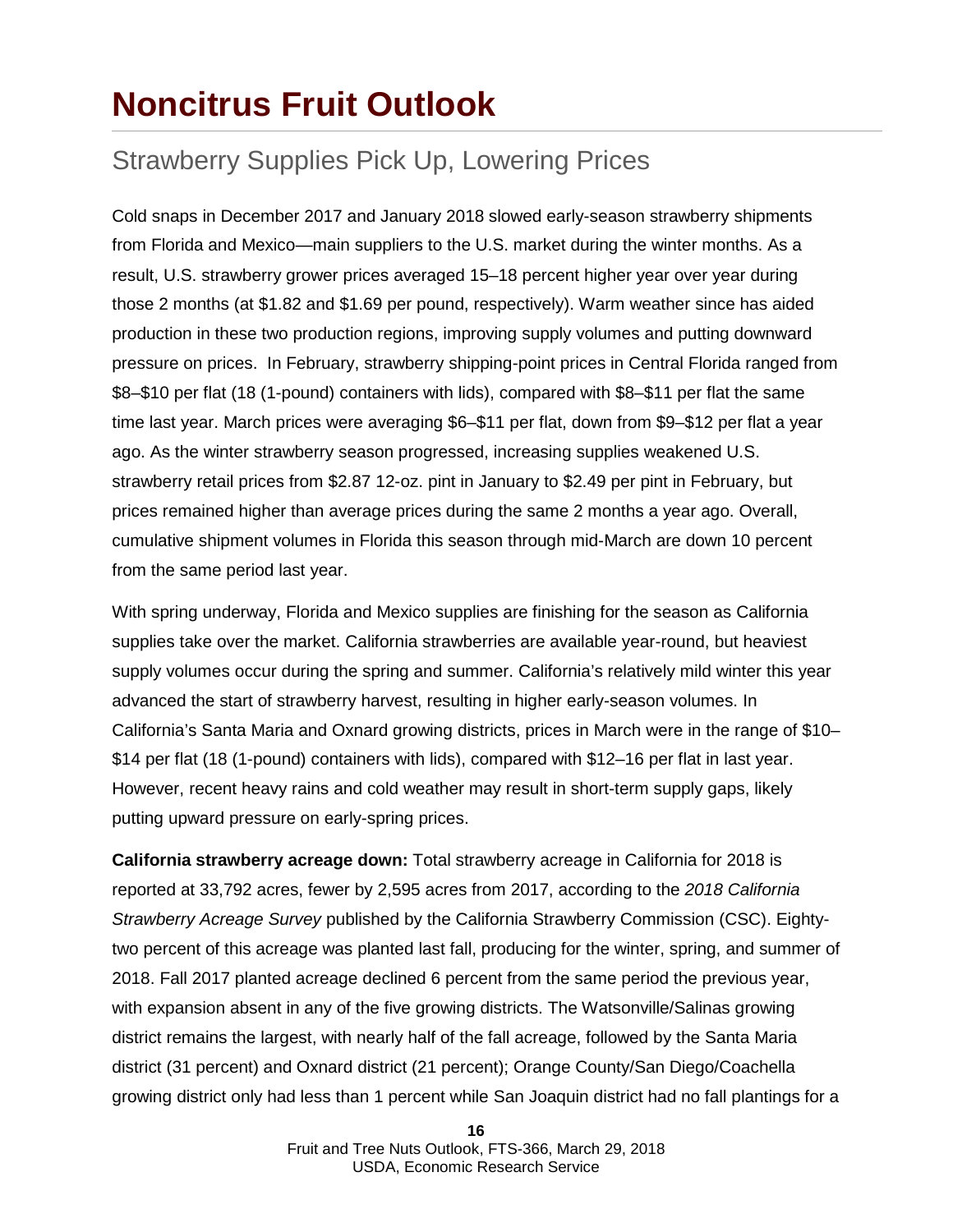second consecutive year. Projected planted acreage this summer, for production during the fall season, is anticipated to be down 10 percent from last year. More than half of this acreage will be in the Oxnard district where summer planted area is projected to be down about 1 percent from last year. Most of the remaining summer planted acreage will be in the Santa Maria district where an 18-percent decline is anticipated. While California strawberry acreage is projected to decline in 2018, increased Statewide production is still achievable, barring major weather problems, as acreage continues to shift to more productive varieties, according to CSC.

**Record-high fresh per capita use in 2017, frozen use down:** As domestic fresh-market production increased again in 2017, estimated fresh strawberry per capita use rose to a new record at 8.34 pounds last year, up 4 percent from the previous high in 2016 (table 10). Domestic fresh-market production, the principal outlet for the U.S. strawberry crop, increased 5 percent in 2017 from the previous year—the highest on record. Mexico continued to supply nearly all the fresh strawberry imports in the United States in 2017 with overall volume relatively steady from the previous year. The large domestic crop supported increased U.S. fresh strawberry exports last year, with volume increases to principal markets—Canada, Mexico, Japan, and Saudi Arabia—which received 95 percent of the total export volume.

The Processing Strawberry Advisory Board of California reported the 2017 pack estimate for frozen strawberries in the United States declined 14 percent from the previous year to 423.5 million pounds, product-weight equivalent. Even though imports also fell, overall frozen strawberry supplies declined only 3 percent from the previous year to 969.8 million pounds, mostly offset by a 29-percent rise in beginning inventories (table 11). Reduced availability in 2017 led to lower exports and per capita use. Strong U.S. export volumes to China and some Middle East markets were more than offset by declines in key markets such as Canada, Japan, Mexico, and the United Kingdom. Historically, the U.S. frozen strawberry market has served as a residual outlet for the fresh market, with the domestic market receiving about two-thirds of total frozen supplies.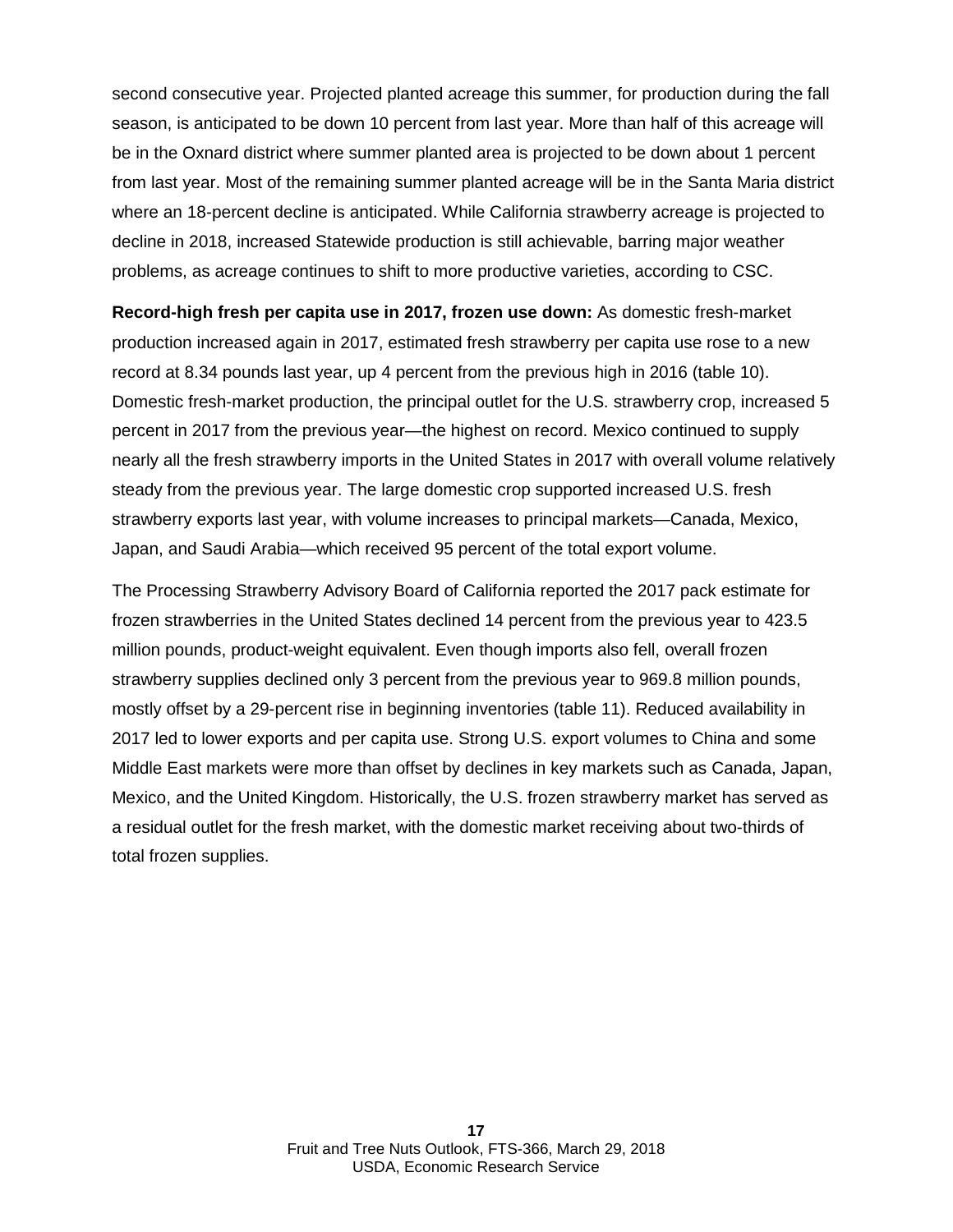|                   |                     | Supply  |                                            | Utilization |         |             |  |
|-------------------|---------------------|---------|--------------------------------------------|-------------|---------|-------------|--|
| Year              |                     |         |                                            |             |         | Consumption |  |
|                   | Utilized production | Imports | Total supply                               | Exports     | Total   | Per capita  |  |
|                   |                     |         | ------------ Million pounds -------------- |             |         | Pounds      |  |
| 1980              | 482.1               | 12.7    | 494.8                                      | 47.1        | 447.7   | 1.97        |  |
| 1981              | 537.5               | 6.7     | 544.2                                      | 44.4        | 499.8   | 2.17        |  |
| 1982              | 589.6               | 4.5     | 594.1                                      | 44.0        | 550.1   | 2.37        |  |
| 1983              | 585.4               | 5.1     | 590.5                                      | 46.4        | 544.1   | 2.32        |  |
| 1984              | 748.2               | 8.8     | 757.0                                      | 56.3        | 700.7   | 2.96        |  |
| 1985              | 754.1               | 9.6     | 763.7                                      | 51.5        | 712.2   | 2.99        |  |
| 1986              | 734.8               | 13.0    | 747.8                                      | 51.5        | 696.3   | 2.89        |  |
| 1987              | 780.4               | 33.2    | 813.6                                      | 57.1        | 756.5   | 3.12        |  |
| 1988              | 855.5               | 39.4    | 894.9                                      | 78.0        | 816.9   | 3.33        |  |
| 1989              | 861.6               | 36.0    | 897.6                                      | 93.0        | 804.7   | 3.25        |  |
| 1990              | 863.6               | 32.2    | 895.8                                      | 85.7        | 810.1   | 3.24        |  |
| 1991              | 968.2               | 31.5    | 999.7                                      | 95.2        | 904.4   | 3.57        |  |
| 1992              | 999.7               | 23.8    | 1,023.5                                    | 102.3       | 921.2   | 3.59        |  |
| 1993              | 1,010.8             | 31.4    | 1,042.2                                    | 102.1       | 940.1   | 3.62        |  |
| 1994              | 1,147.7             | 43.7    | 1,191.4                                    | 126.4       | 1,065.0 | 4.05        |  |
| 1995              | 1,145.6             | 58.8    | 1,204.4                                    | 111.4       | 1,093.1 | 4.10        |  |
| 1996              | 1,212.6             | 67.3    | 1,279.9                                    | 116.0       | 1,163.9 | 4.32        |  |
| 1997              | 1,201.8             | 31.9    | 1,233.7                                    | 115.8       | 1,117.9 | 4.10        |  |
| 1998              | 1,132.2             | 58.1    | 1,190.3                                    | 109.3       | 1,081.1 | 3.92        |  |
| 1999              | 1,305.2             | 94.8    | 1,400.0                                    | 124.3       | 1,275.7 | 4.57        |  |
| 2000              | 1,433.3             | 76.2    | 1,509.5                                    | 136.5       | 1,373.0 | 4.86        |  |
| 2001              | 1,259.7             | 70.7    | 1,330.4                                    | 128.1       | 1,202.3 | 4.21        |  |
| 2002              | 1,406.3             | 89.9    | 1,496.2                                    | 156.9       | 1,339.3 | 4.65        |  |
| 2003              | 1,642.4             | 90.3    | 1,732.7                                    | 194.8       | 1,537.9 | 5.29        |  |
| 2004              | 1,694.4             | 94.4    | 1,788.8                                    | 182.6       | 1,606.3 | 5.48        |  |
| 2005              | 1,811.0             | 122.7   | 1,933.7                                    | 207.6       | 1,726.1 | 5.83        |  |
| 2006              | 1,910.9             | 153.4   | 2,064.3                                    | 229.1       | 1,835.2 | 6.14        |  |
| 2007              | 1,973.3             | 157.7   | 2,131.0                                    | 240.3       | 1,890.7 | 6.26        |  |
| 2008              | 2,091.1             | 143.0   | 2,234.1                                    | 269.2       | 1,964.9 | 6.45        |  |
| 2009              | 2,288.0             | 187.2   | 2,475.2                                    | 271.8       | 2,203.3 | 7.17        |  |
|                   |                     |         |                                            |             |         |             |  |
| 2010              | 2,319.6             | 198.3   | 2,517.9                                    | 279.8       | 2,238.1 | 7.23        |  |
| 2011              | 2,332.4             | 243.5   | 2,575.9                                    | 279.6       | 2,296.4 | 7.36        |  |
| 2012              | 2,455.2             | 351.3   | 2,806.5                                    | 301.6       | 2,504.8 | 7.97        |  |
| 2013              | 2,508.5             | 330.6   | 2,839.1                                    | 306.3       | 2,532.7 | 8.00        |  |
| 2014              | 2,454.3             | 356.0   | 2,810.3                                    | 273.7       | 2,536.6 | 7.96        |  |
| 2015              | 2,437.2             | 314.4   | 2,751.6                                    | 273.3       | 2,478.2 | 7.72        |  |
| 2016              | 2,516.7             | 364.5   | 2,881.2                                    | 276.9       | 2,604.3 | 8.05        |  |
| 2017 <sup>1</sup> | 2.640.0             | 367.2   | 3,007.2                                    | 290.4       | 2,716.8 | 8.34        |  |

Table10 --Fresh strawberries: Supply and utilization in the United States, 1980 to 2017

<sup>1</sup> Preliminary.

Source: USDA, Economic Research Service.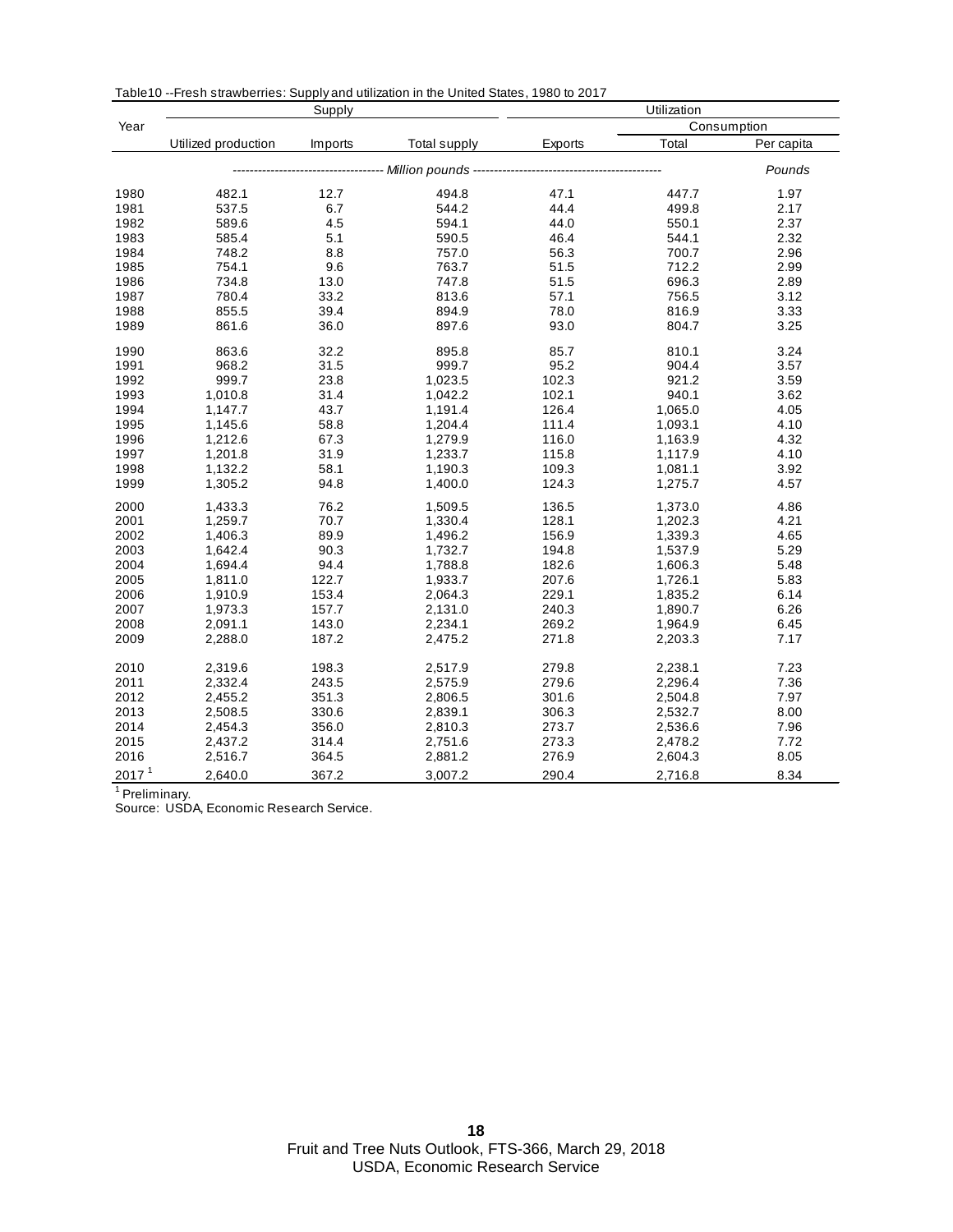|  | Table 11--Frozen strawberries: Supply and utilization in the United States, 1980 to 2017 |
|--|------------------------------------------------------------------------------------------|
|--|------------------------------------------------------------------------------------------|

|                                   |                   |         |           |         |                     |           | Consumption |                |
|-----------------------------------|-------------------|---------|-----------|---------|---------------------|-----------|-------------|----------------|
|                                   | Industry          | Imports | Beginning | Total   | Ending              | Exports   |             | Per capita     |
| Year                              | pack <sup>2</sup> |         | stocks    | supply  | stocks <sup>3</sup> |           | Total       | product weight |
|                                   |                   |         |           |         |                     |           |             | Pounds         |
| 1980                              | 253.1             | 83.5    | 132.5     | 469.1   | 151.9               | 4.4       | 312.8       | 1.37           |
| 1981                              | 210.6             | 60.1    | 151.9     | 422.6   | 115.2               | $6.6\,$   | 300.8       | 1.31           |
| 1982                              | 272.7             | 34.9    | 115.2     | 422.8   | 139.9               | 7.1       | 275.8       | 1.19           |
| 1983                              | 292.7             | 42.6    | 139.9     | 475.2   | 176.6               | 5.9       | 292.7       | 1.25           |
| 1984                              | 231.4             | 50.9    | 176.6     | 458.9   | 166.0               | $\bf 8.0$ | 284.9       | 1.21           |
| 1985                              | 229.2             | 59.7    | 166.0     | 454.9   | 167.1               | 6.6       | 281.2       | 1.18           |
| 1986                              | 237.6             | 52.5    | 167.1     | 457.2   | 146.6               | 8.5       | 302.1       | 1.26           |
| 1987                              | 334.4             | 75.3    | 146.6     | 556.3   | 236.0               | 10.8      | 309.5       | 1.27           |
| 1988                              | 274.6             | 64.3    | 236.0     | 574.9   | 235.2               | 17.8      | 321.9       | 1.31           |
| 1989                              | 238.2             | 55.0    | 235.2     | 528.4   | 167.2               | 20.5      | 340.7       | 1.38           |
| 1990                              | 305.9             | 72.1    | 167.2     | 545.2   | 198.3               | 32.8      | 314.1       | 1.26           |
| 1991                              | 330.2             | 70.5    | 198.3     | 599.1   | 219.9               | 26.1      | 353.1       | 1.39           |
| 1992                              | 268.5             | 58.2    | 219.9     | 546.6   | 173.8               | 30.0      | 342.8       | 1.34           |
| 1993                              | 365.7             | 54.5    | 173.8     | 594.0   | 214.1               | 40.4      | 339.5       | 1.31           |
| 1994                              | 369.0             | 55.2    | 214.1     | 638.3   | 244.7               | 63.1      | 330.4       | 1.26           |
| 1995                              | 371.1             | 73.5    | 244.7     | 689.4   | 255.1               | 53.1      | 381.2       | 1.43           |
| 1996                              | 330.1             | 56.9    | 255.1     | 642.1   | 212.0               | 46.9      | 383.2       | 1.42           |
| 1997                              | 328.2             | 61.0    | 212.0     | 601.1   | 220.5               | 47.3      | 333.3       | 1.22           |
| 1998                              | 373.8             | 54.2    | 220.5     | 648.6   | 201.4               | 59.6      | 387.6       | 1.40           |
| 1999                              | 419.8             | 89.8    | 201.4     | 711.0   | 277.7               | 55.6      | 377.7       | 1.35           |
| 2000                              | 439.7             | 78.0    | 277.7     | 795.4   | 310.5               | 42.8      | 442.2       | 1.57           |
| 2001                              | 422.4             | 76.0    | 310.5     | 808.8   | 243.7               | 42.9      | 522.2       | 1.83           |
| 2002                              | 415.9             | 112.7   | 243.7     | 772.2   | 263.7               | 45.4      | 463.1       | 1.61           |
| 2003                              | 429.1             | 120.1   | 263.7     | 812.9   | 247.2               | 22.9      | 542.8       | 1.87           |
| 2004                              | 433.6             | 125.7   | 247.2     | 806.4   | 293.6               | 22.0      | 490.9       | 1.67           |
| 2005                              | 416.5             | 161.6   | 293.6     | 871.7   | 218.8               | 22.2      | 630.7       | 2.13           |
| 2006                              | 458.5             | 181.5   | 218.8     | 858.8   | 202.5               | 28.1      | 628.2       | 2.10           |
| 2007                              | 502.2             | 182.2   | 202.5     | 886.8   | 280.2               | 32.0      | 574.6       | 1.90           |
| 2008                              | 424.9             | 173.8   | 280.2     | 878.9   | 235.2               | 35.0      | 608.6       | 2.00           |
| 2009                              | 482.4             | 170.3   | 235.2     | 887.9   | 322.5               | 32.1      | 533.4       | 1.74           |
| 2010                              | 459.0             | 188.0   | 322.5     | 969.5   | 263.1               | 34.3      | 672.1       | 2.17           |
| 2011                              | 458.3             | 193.1   | 263.1     | 914.6   | 291.7               | 45.1      | 577.7       | 1.85           |
| 2012                              | 497.9             | 215.6   | 291.7     | 1,005.2 | 303.0               | 53.5      | 648.7       | 2.06           |
| 2013                              | 460.0             | 199.3   | 303.0     | 962.3   | 279.1               | 62.9      | 620.3       | 1.96           |
| 2014                              | 465.3             | 224.2   | 279.1     | 968.6   | 206.8               | 63.3      | 698.4       | 2.19           |
| 2015                              | 473.2             | 298.9   | 206.8     | 978.9   | 235.9               | 50.3      | 692.8       | 2.16           |
| 2016                              | 494.0             | 272.9   | 235.9     | 1,002.8 | 304.8               | 54.0      | 644.0       | 1.99           |
| 2017 <sup>1</sup><br>$1$ Drolimis | 423.5             | 241.5   | 304.8     | 969.8   | 281.1               | 47.1      | 641.7       | 1.97           |

<sup>1</sup>Preliminary.

After 2002, estimates from the Processing Straw berry Advisory Board of California. Previous estimates from the

American Frozen Food Institute.

Stock data from USDA, National Agricultural Statistics Service, *Cold Storage Summary.*

Source: USDA, Economic Research Service.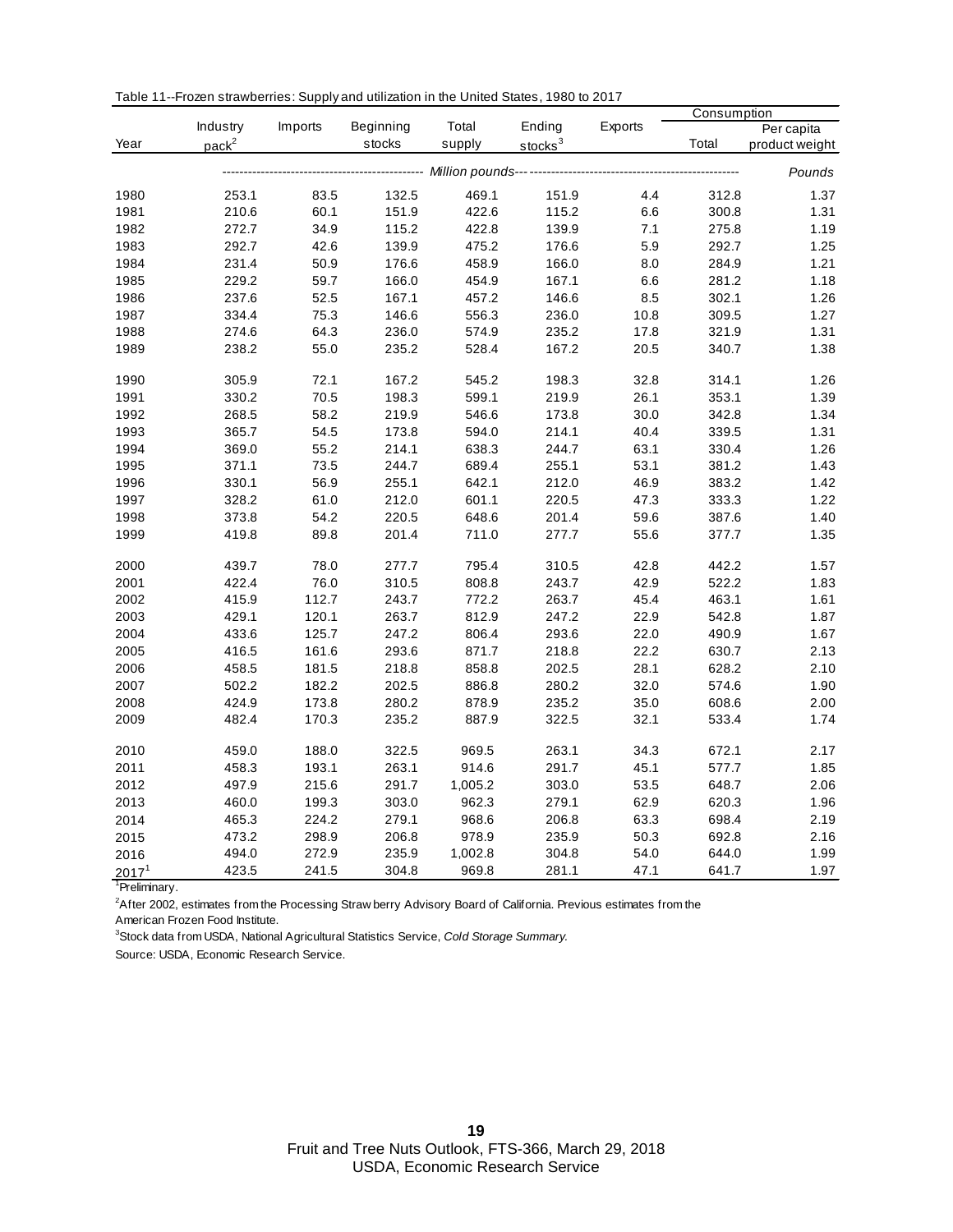### Early-Winter Blueberry Prices Higher Than A Year Ago

Blueberry import supplies in the United States started slow this winter, a period during the year that generally marks the off-season for U.S. blueberry production. January supplies were limited due to a delayed harvest in Chile, brought on by slow fruit maturity from the cold weather. This has resulted in high early-winter prices in the U.S. market compared with last year, as Chile is the United States' main off-shore supplier of blueberries. Free-on-board (f.o.b.) shipping-point prices for Chilean blueberries (ports of entry in the Miami area) in January 2018 ranged \$22– \$28 per flat, 12 (1-pint) cups with lids, compared with about \$12–17 per flat the same time last year. At the retail level, advertised prices across all package sizes were also averaging significantly higher in January than in the previous year.

AMS data show Chile's cumulative shipment volume to the United States for the 2018 season through early March was down 23 percent from the same period last year. Despite the limited supplies in January, volumes have advanced by 5–7 percent above year-ago levels in February and early March, weakening domestic prices. F.o.b. prices for Chilean blueberries in February and early March declined to about \$19–\$24 per flat and \$15–\$22 per flat, respectively, nearly steady from the same time last year. Although dwarfed by Chile's supplies, significant increases in imports from Mexico have also contributed to the downward pressure on prices. Mexican supplies also enter this market during the winter but extend throughout the spring, overlapping with early domestic production. F.o.b. prices for Mexican blueberries crossing through Arizona, California, and Texas also averaged higher (at \$17 per flat (12 (6-ounce) cups with lids per flat) in January 2018, compared with \$12 in January 2017, but have since dropped significantly year over year.

Domestic blueberry production kicks off with the Florida crop, with good volume normally expected from April through early May. Production then transitions to the Georgia crop, supplying around late April through June, followed by other major producing States that come into production during the summer months. Late-winter colder-than-normal temperatures in the southeastern United States, however, have delayed the harvest in Florida. Light-early shipments from Florida in mid-March are significantly down from the same time last year. Following a sharply reduced crop last year, early industry reports indicate a delayed start to the season and freeze-related damage to the crop in Georgia, the fourth largest blueberryproducing State. Last year, a late-spring freeze cut Georgia's production by more than 50 percent from the previous year, based on data from the North American Blueberry Council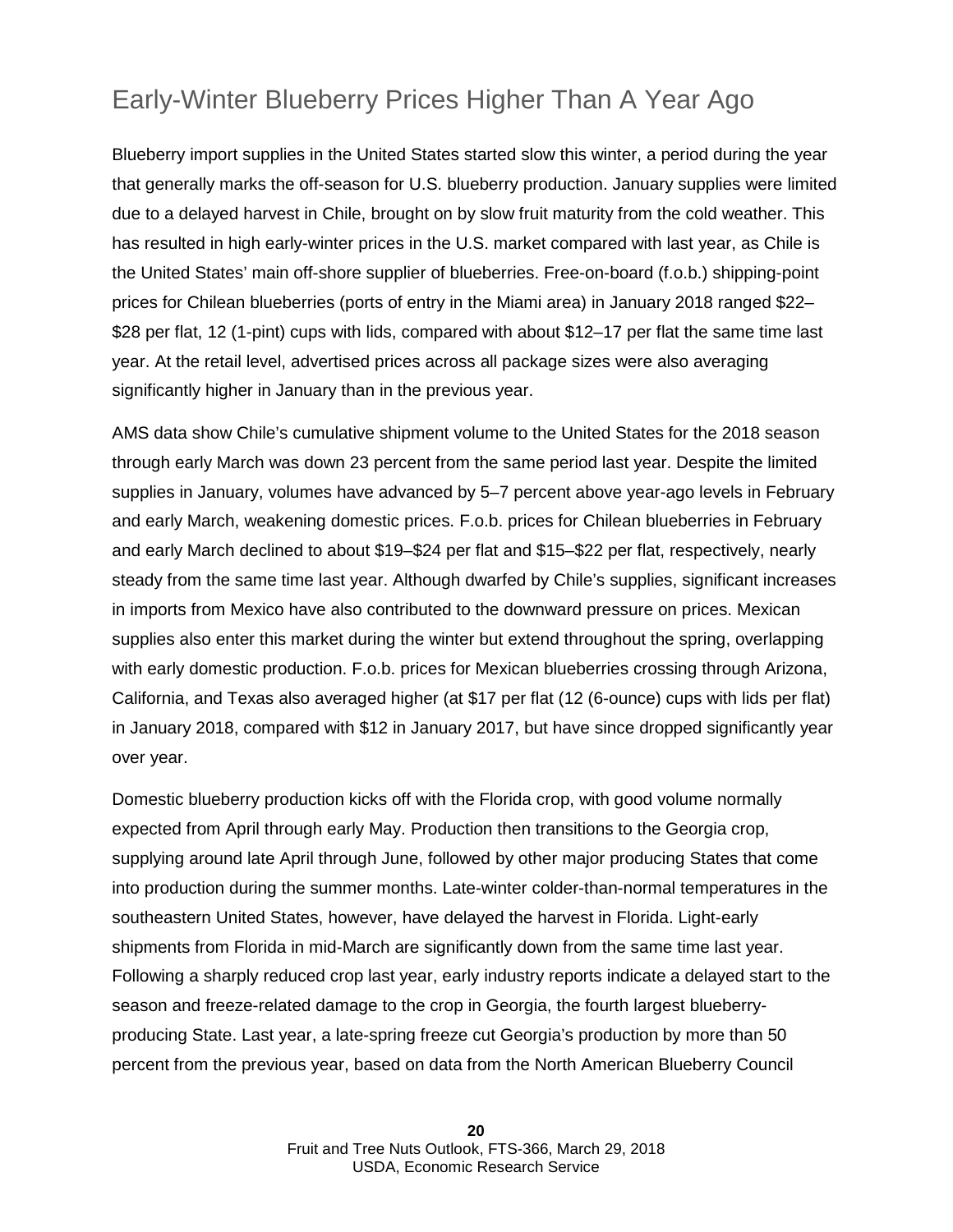(NABC). Slowed early-season shipments from Florida and Georgia will likely help strengthen prices this spring.

Besides Georgia, several other States experienced smaller crops in 2017, including largeproducing States—Oregon, Washington State, Michigan, and North Carolina. Based on NABC estimates, U.S. production in 2017 decreased 12 percent from the previous year. However, the overall fresh-market crop increased about 2 percent, reflecting increased fresh-market production in California, Oregon, Washington, Michigan, New Jersey, and Florida. Though imports fell slightly last year, the larger fresh-market crop, along with slowed exports (mostly to Canada), left slightly higher overall supplies for domestic fresh use. After factoring population growth of slightly less than 1 percent, U.S. fresh blueberry per capita use was estimated at 1.79 pounds in 2017, almost unchanged from the previous year and the highest by far. Over the past two decades, increased availability from domestic production and imports has supported the growing demand for fresh blueberries in the United States (fig. 6). Fresh blueberry per capita use has continued to increase to record-breaking levels each year since 2006.



P = Preliminary.

\*Domestic production (minus exports. For 2017, based on production estimates from the North American Blueberry Council.

Source: USDA, Economic Research Service.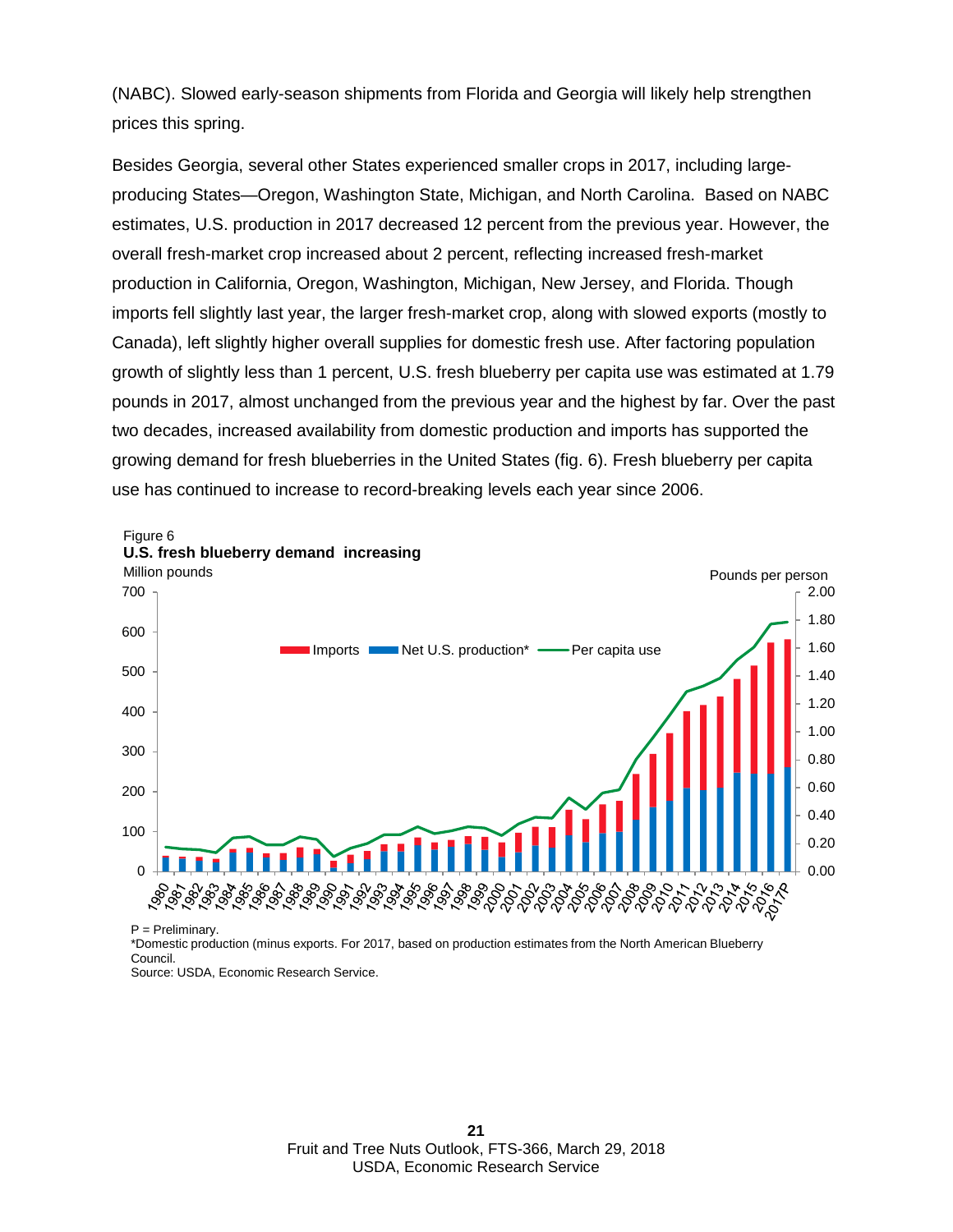### Plentiful Avocado Supplies To Soften Grower Prices

Despite some wind and wildfire damage in December 2017, early projections from the California Avocado Commission (CAC) indicate Statewide avocado production for the 2017/18 marketing season (November–October) will rebound from the previous season, climbing to about 375 million pounds (or about 188,000 tons). If realized, California's production will be up significantly from the "off-year" 2016/17 crop estimate, reported by NASS to be 296 million pounds (or 148,000), and above the average of the past 5 years. While natural causes do influence year-toyear fluctuations in production, avocados tends to exhibit an alternate-bearing pattern (whereby a large crop one year is followed by a smaller crop the next year) as trees try to replenish the energy reserves depleted following a large crop.

Data from AMS show aggregated early shipments of California avocados for this season through early March have been running at more than twice the volume than the same time last year. Initial shipments, however, are still fairly small as harvest in the State mostly occurs from spring to summertime. F.o.b. shipping-point prices for Southern District California Hass avocados in February through early March averaged about \$39–\$41 per 2-layer flat (size 32s– 48s), compared with around \$53 per flat during the same time a year ago. At the same time, season-to-date volumes from Mexico were running 6 percent higher than the same time last year. F.o.b. prices of Mexican Hass avocados crossing through Texas from January through early March this year averaged \$36-\$37 per 2-layer cartons (size 32s-48s), down from around \$44 during the same period last year.

The USDA's Foreign Agricultural Service overseas office in Mexico reported in early December 2017 that production in Mexico will increase slightly to 1.8–1.9 million metric tons (or 4.0–4.2 billion pounds) in 2017/18, and exports to the U.S. market will continue strong and growing. As has generally been the case since 2004/05, U.S. fresh avocado imports have continued to grow and dwarf domestic production, facilitated by Mexico's year-round access to this market. Over the last 5 years, imports have reached nearly 2.0 billion pounds annually, accounting for over 80 percent, on average, of domestic fresh avocado availability (fig. 7). Hence, during the 2016/17 season, while U.S. utilized production declined 25 percent from the previous year (mostly due to the smaller crop in California), record-high imports helped drive down U.S. avocado grower prices to an average \$1,840 per ton, down from \$1,890 per ton the previous season. As California produces over 80 percent of all U.S. avocados each year, a potentially large domestic crop in 2017/18, coupled with likely higher imports (primarily from Mexico), point to lower avocado grower prices this season.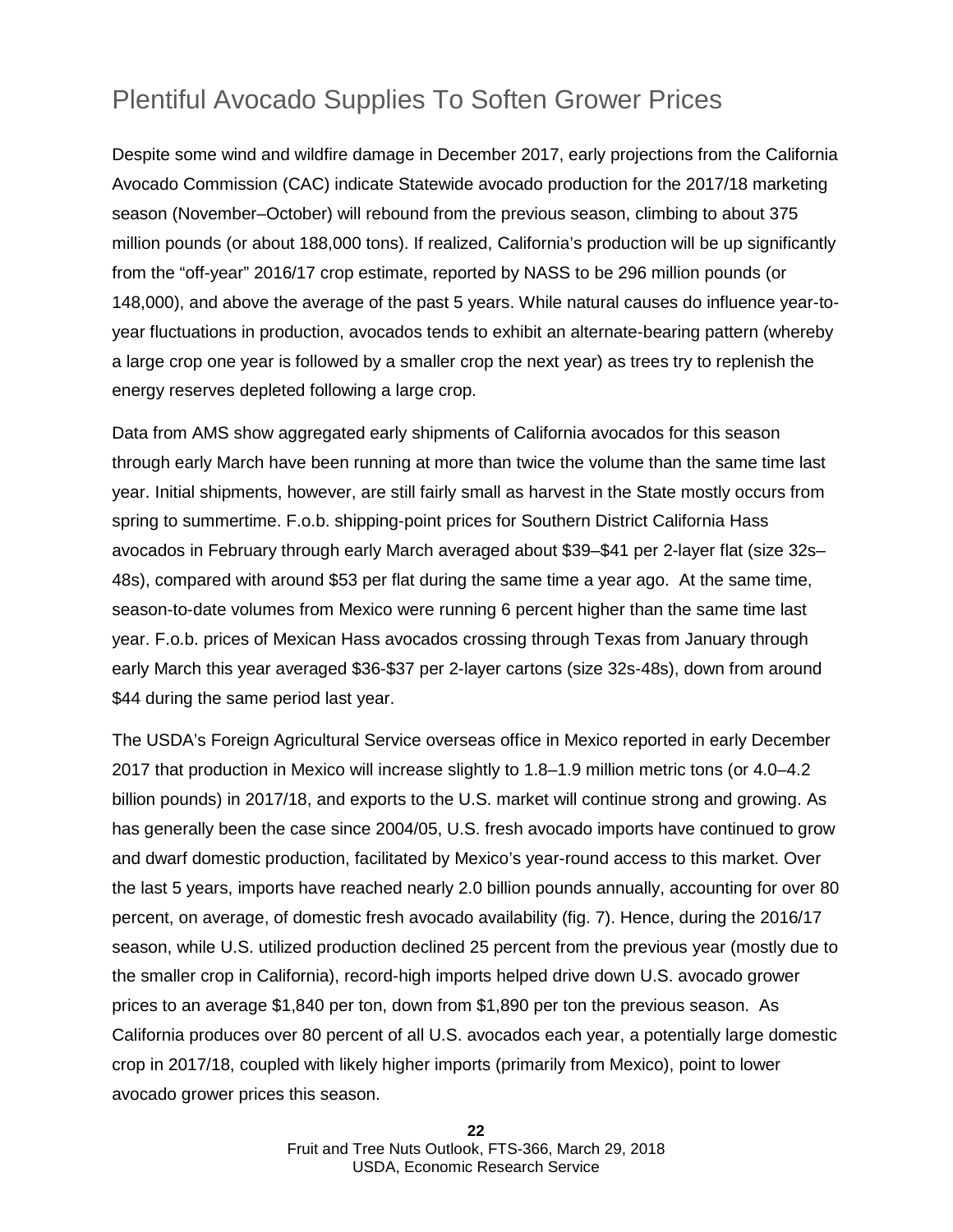

#### Figure 7 **Avocado imports play a dominant role in meeting growing U.S. demand**

### Tropical Fresh Fruit Supplies Lower

This year's early supplies of fresh tropical fruit in the United States are lagging 2017 levels, based on import volumes. AMS shipment data show combined imports of bananas, pineapples, papayas, and mangoes in 2018 through early-March were down 15 percent from the same period a year ago. Among these mainstream tropical fruit, cumulative import supplies were mostly down, except for mangoes. U.S. advertised retail prices for these fruit were averaging mostly higher to date, except for pineapples.

Making up 70 percent of combined cumulative shipments to date, banana imports are down 16 percent, mostly reflecting lower shipments from Guatemala, Costa Rica, and Honduras. The first two suppliers are the top two banana sources for the United States while Honduras ranks fourth largest. Cooler weather in Guatemala, heavy rainfall in Costa Rica, and worker strikes in Honduras have all contributed to reduced overall import supplies early this year. BLS reported retail prices for bananas rose slightly to \$0.574 per pound in February, from \$0.568 per pound the previous month, but unchanged from the same time last year. Average monthly advertised retail prices, however, showed year-to-year gains through mid-March.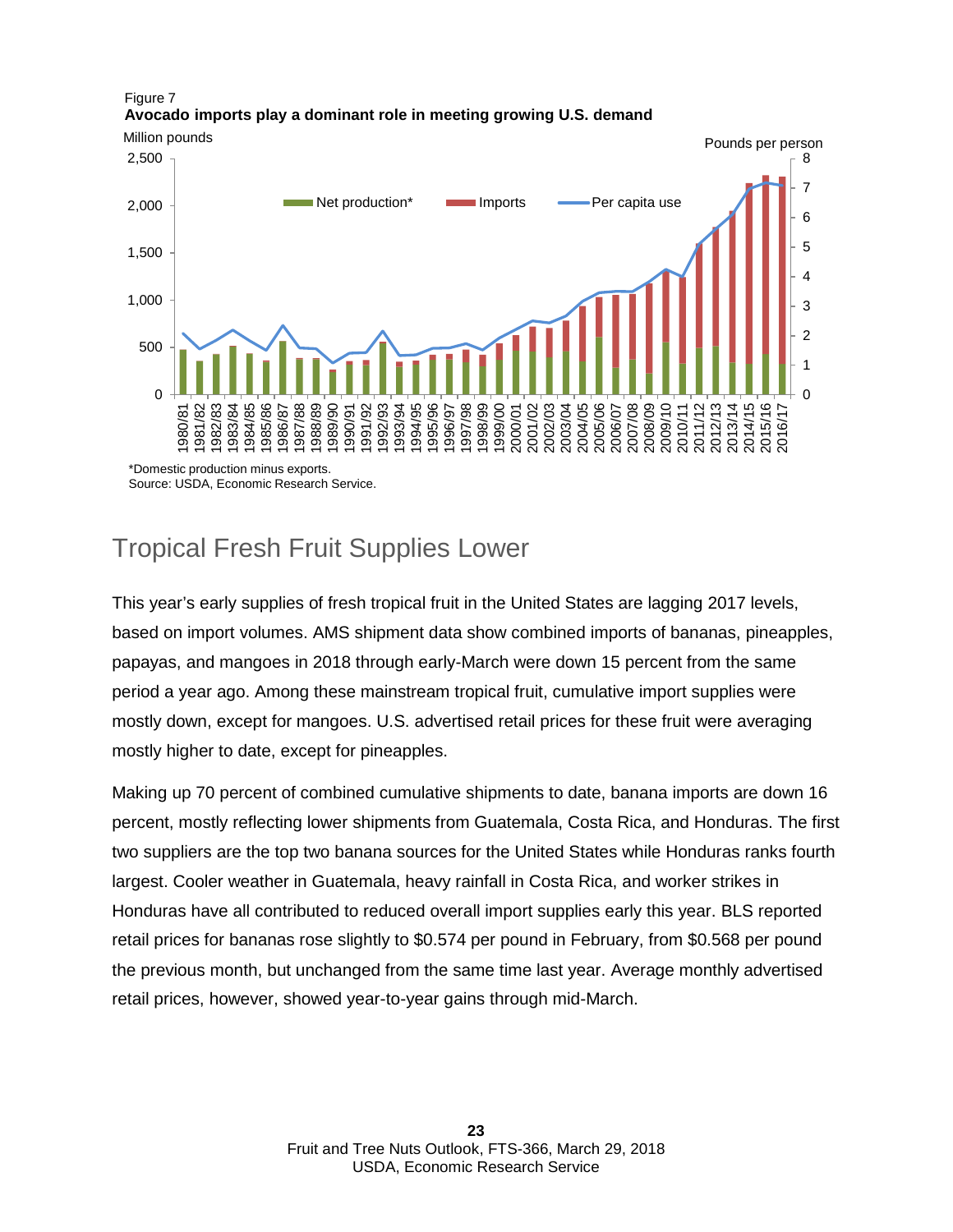Season-to-date papaya imports through early March are down 35 percent from the same period a year ago, partly reflecting the oversupply of Mexican papayas in the U.S. market early last year. About 80 percent of papaya imports in the United States come from Mexico. Import volumes from three other major suppliers—Guatemala, Brazil, and Belize—are also down to date. AMS data show papaya advertised retail prices, on a per pound basis, mostly averaged higher than year-ago levels during this period on reduced supplies.

Pineapple imports are down 9 percent, season to date volume, mostly on reduced shipments from Costa Rica, which supplies over 80 percent of U.S. fresh pineapple imports annually. Despite reduced supplies, sluggish demand, likely attributed to the North American deep freeze, have put downward pressure on pineapple advertised retail prices this winter.

As for mangoes, higher supplies to date mostly reflect increased shipments from Peru, Mexico, and Ecuador. Shipments from Peru are winding down while imports from Mexico are gaining ground. Nearly two-thirds of U.S. mango imports come from Mexico, with heaviest volume in the spring and summer. On a per pound basis, advertised retail mango prices have declined from an average \$3.34 per pound in January 2018 to \$3.18 in early March. Prices the same time last year averaged \$2.95 and \$3.49 per pound, respectively. Early indications from industry suggest increased supplies from Mexico for the season, likely keeping mango prices leaning favorably towards U.S. consumers.

With limited U.S. production, growth in domestic tropical fruit demand continues to be vastly fulfilled by imports. Bananas continue to outrank all other fruit in terms of U.S. fresh import volume and fresh per capita use. Among the above-mentioned tropical fruit, bananas consistently show a distant lead, with average per capita use estimated at 28 pounds annually during the period 2013–17, while the estimates for fresh pineapples, mangoes, and papayas each average less than 10 pounds (fig. 8). However, per capita demand for these other mainstream tropical fruit has grown at much faster average rates than bananas during the past 5 years.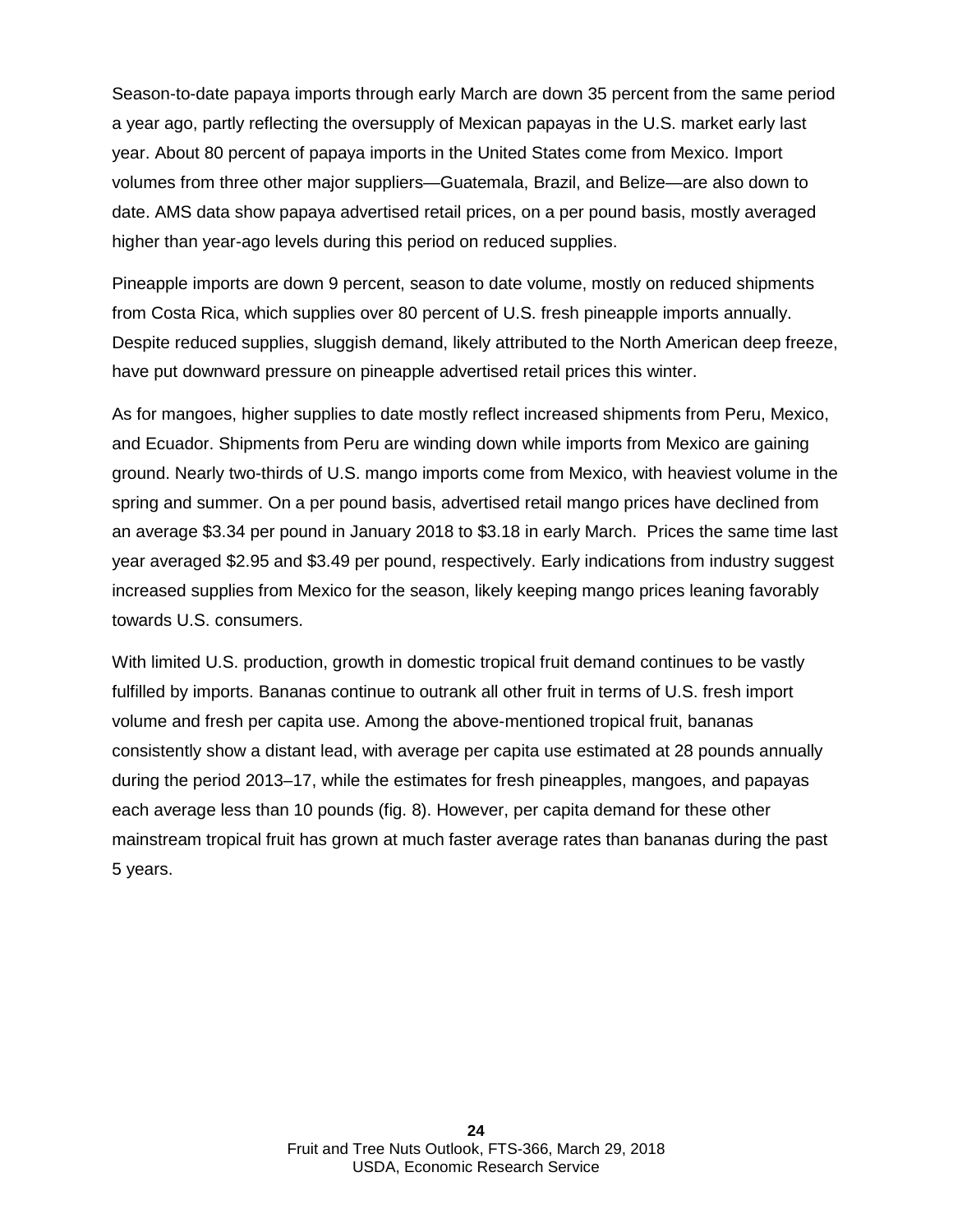#### Figure 8 **Average annual per capita demand growth for bananas outpaced by other fresh tropical fruit, 2013-2017**



 Fruit and Tree Nuts Outlook, FTS-366, March 29, 2018 USDA, Economic Research Service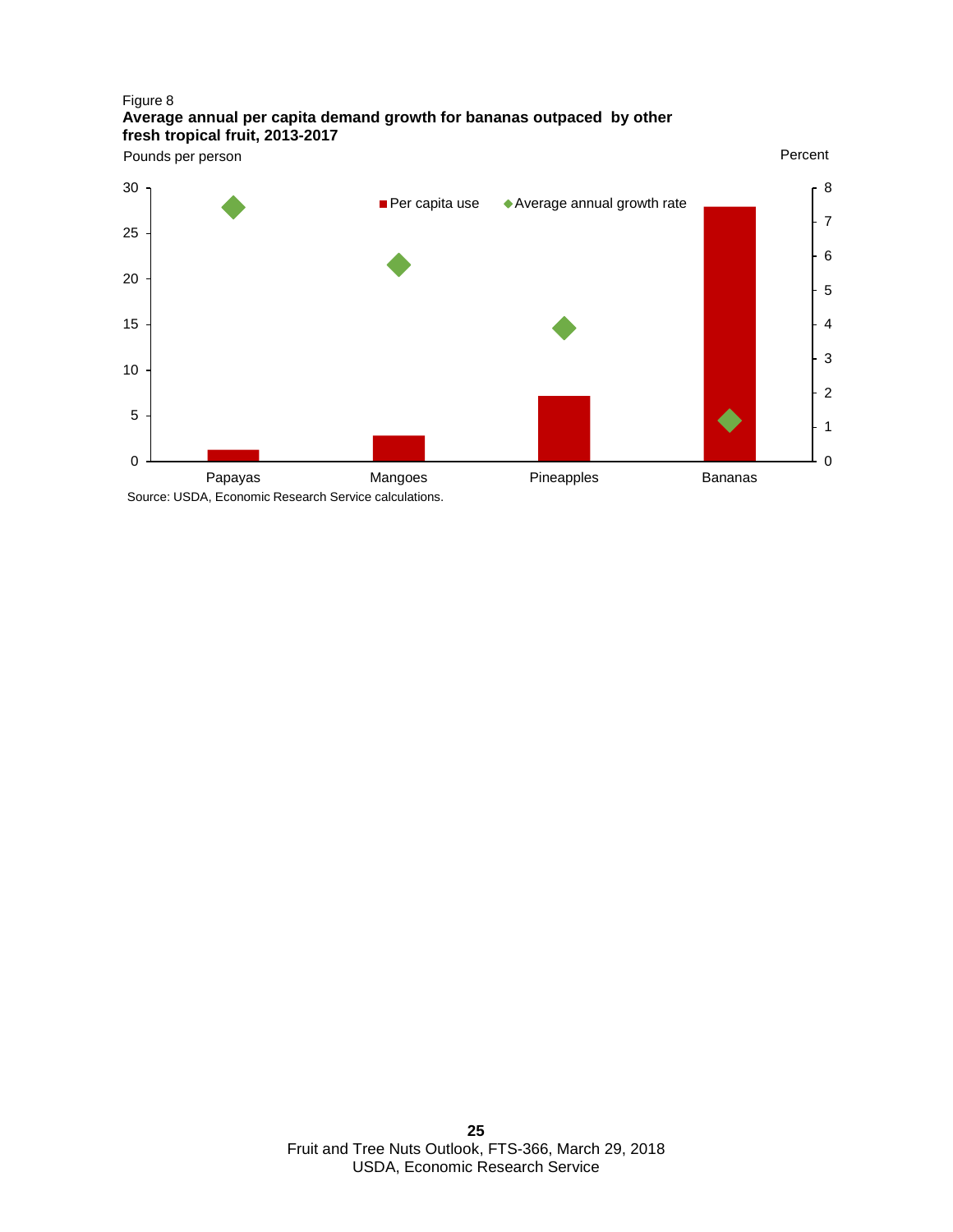## **Melon Outlook**

### Melons Per Capita Use Down in 2017

Estimated domestic disappearance (also known as net domestic availability, which is a proxy for consumption) of melons totaled 8.17 billion pounds in 2017, down 4 percent from the previous year's record high. This estimate translates to 25.1 pounds per person, down from the 26.3 pounds in 2016 and slightly above the previous 5-year average (fig.9). Declines in domestic cantaloupe and honeydew production and overall lower imports reduced total melon supplies in 2017.

The United States remains a net importer of melons, with exports very much dwarfed by the volume of imports. As total melon imports have generally risen over the past few decades, they have captured an increasing share of the U.S. fresh melon market—from an average share of less than 10 percent during the 1980s and 1990s to about 37 percent over the last 5 years. Meanwhile, following rapid growth in the 1990s, total melon exports have remained relatively steady at nearly 600 million pounds since 2000; on average, 7 percent of U.S. supplies have been diverted away from the domestic market each year.



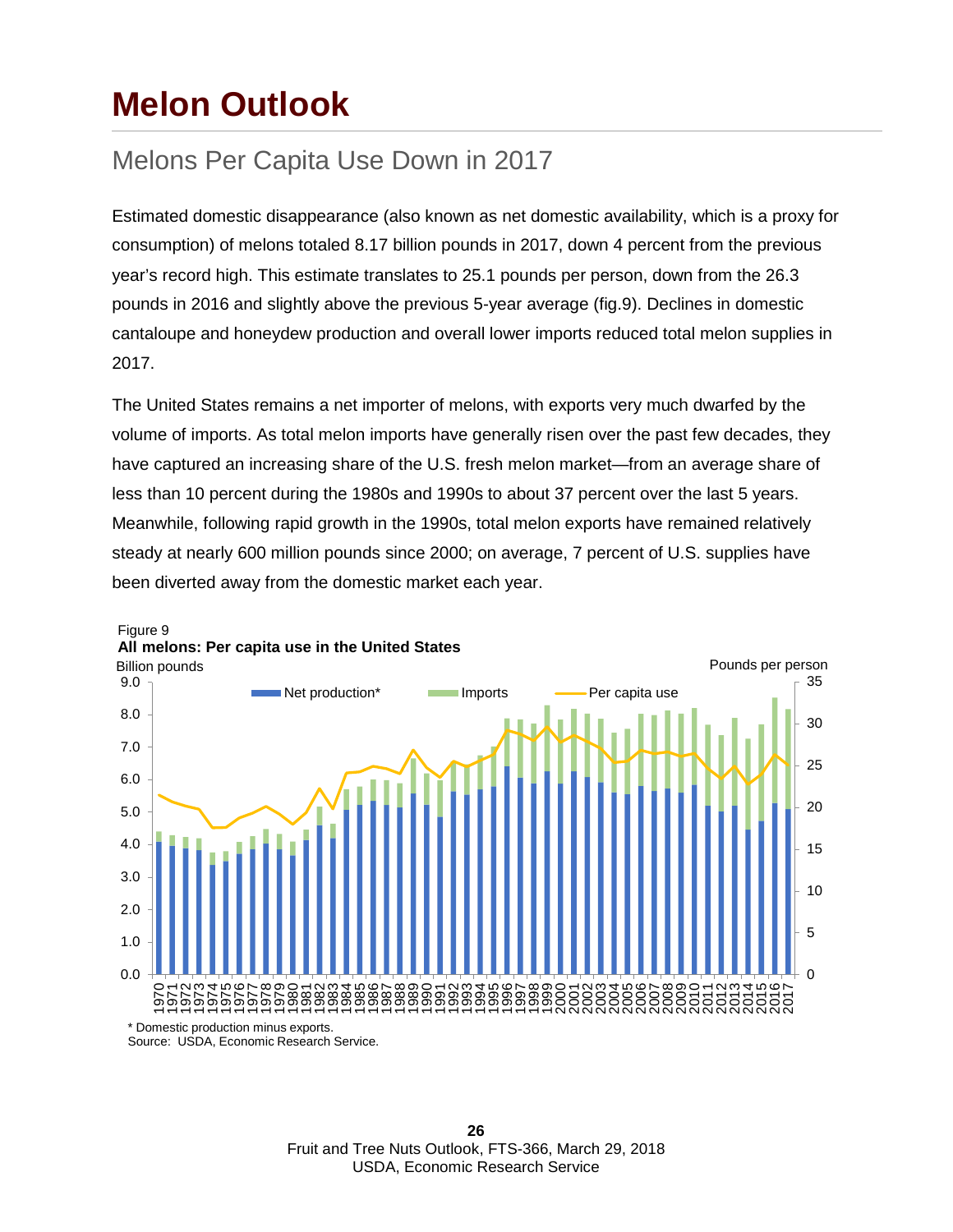**Watermelons:** Both total domestic disappearance (total supply minus exports) and per capita use declined slightly in 2017 (table 12). Lack of growth in domestic production and a 7-percent decline in imports drove down overall watermelon supplies in 2017. Despite higher yields achieved last year, a 4-percent decline in harvested acreage kept U.S. watermelon production relatively unchanged from 2016. Production totaled 4.01 billion pounds in 2017, nearly all going to the fresh market where grower prices averaged \$14.90 per pound, 8 percent above the previous-year average. Production declines ranging 8–33 percent in Texas, Arizona, Indiana, Maryland, and Missouri offset increases in other States, including major producers—California, Florida, and Georgia. Imports in 2017 totaled 1.59 billion pounds, down from the 2016 recordhigh of 1.71 billion pounds. Shipments from Mexico, which accounted for 83 percent of the total import volume, fell 8 percent in 2017 from the previous year, along with lower volumes from most other suppliers.

Partly influenced by lower availability and higher prices, U.S. watermelon exports experienced a 3-percent declined from the previous year while export value remained fairly steady at \$82 million. Exports to several markets were down, particularly to Canada which received nearly all of the volume.

|         |                         | . <i>natomiono</i> . <i>ouppy</i><br>Supply |         |                                                 | Utilization | Trade shares of:  |                           |                    |
|---------|-------------------------|---------------------------------------------|---------|-------------------------------------------------|-------------|-------------------|---------------------------|--------------------|
| Year    | Production <sup>1</sup> | Imports <sup>2</sup>                        | Total   | Exports <sup>2</sup>                            | Domestic    | Per<br>capita use | Use<br>imported           | Supply<br>exported |
|         |                         |                                             |         | - Million pounds ------------------------------ |             | $--$ Pounds $---$ | -------- Percent -------- |                    |
| Average |                         |                                             |         |                                                 |             |                   |                           |                    |
| 1970s   | 2.564.7                 | 165.8                                       | 2.730.4 | 91.4                                            | 2,639.1     | 12.3              | 6.3                       | 3.4                |
| 1980s   | 2,842.0                 | 238.6                                       | 3,080.5 | 61.4                                            | 3,019.1     | 12.7              | 7.8                       | 2.0                |
| 1990s   | 3,766.4                 | 342.0                                       | 4,108.4 | 216.7                                           | 3,891.8     | 14.7              | 8.6                       | 5.2                |
| Annual  |                         |                                             |         |                                                 |             |                   |                           |                    |
| 2000    | 3.749.4                 | 446.0                                       | 4,195.4 | 293.3                                           | 3,902.1     | 13.8              | 11.4                      | 7.0                |
| 2001    | 4,047.8                 | 483.5                                       | 4,531.3 | 249.4                                           | 4,281.9     | 15.0              | 11.3                      | 5.5                |
| 2002    | 3.958.5                 | 451.3                                       | 4.409.8 | 364.5                                           | 4.045.4     | 14.0              | 11.2                      | 8.3                |
| 2003    | 3.832.7                 | 489.2                                       | 4.321.9 | 383.7                                           | 3.938.3     | 13.5              | 12.4                      | 8.9                |
| 2004    | 3,688.0                 | 546.9                                       | 4,234.9 | 424.0                                           | 3,810.9     | 13.0              | 14.4                      | 10.0               |
| 2005    | 3.702.3                 | 659.8                                       | 4,362.1 | 349.9                                           | 4.012.2     | 13.5              | 16.4                      | 0.8                |
| 2006    | 3,986.5                 | 830.5                                       | 4,817.0 | 297.4                                           | 4.519.6     | 15.1              | 18.4                      | 6.2                |
| 2007    | 3,734.9                 | 902.7                                       | 4,637.6 | 286.0                                           | 4,351.6     | 14.4              | 20.7                      | 6.2                |
| 2008    | 3,994.0                 | 1.057.1                                     | 5.051.1 | 307.1                                           | 4.744.0     | 15.6              | 22.3                      | 6.1                |
| 2009    | 3,893.1                 | 1,002.6                                     | 4,895.7 | 307.9                                           | 4.587.8     | 14.9              | 21.9                      | 6.3                |
| 2010    | 4,170.1                 | 989.9                                       | 5,160.0 | 296.1                                           | 4,863.9     | 15.7              | 20.4                      | 5.7                |
| 2011    | 3,612.7                 | 1.044.3                                     | 4,657.0 | 343.2                                           | 4,313.8     | 13.8              | 24.2                      | 7.4                |
| 2012    | 3,615.3                 | 1.092.6                                     | 4.707.9 | 344.1                                           | 4.363.7     | 13.9              | 25.0                      | 7.3                |
| 2013    | 3,610.2                 | 1,302.9                                     | 4,913.1 | 332.9                                           | 4,580.2     | 14.5              | 28.4                      | 6.8                |
| 2014    | 3,326.3                 | 1,442.6                                     | 4.768.9 | 338.0                                           | 4,430.9     | 13.9              | 32.6                      | 7.1                |
| 2015    | 3,547.5                 | 1,555.3                                     | 5,102.8 | 332.2                                           | 4,770.7     | 14.8              | 32.6                      | 6.5                |
| 2016    | 3,967.6                 | 1.709.6                                     | 5.677.2 | 350.0                                           | 5,327.2     | 16.5              | 32.1                      | 6.2                |
| 2017    | 3,989.2                 | 1,595.4                                     | 5,584.6 | 339.1                                           | 5.245.4     | 16.1              | 30.4                      | 6.1                |

Table 12--U.S. watermelons: Supply and utilization, 1970s average-2017

available State data adjusted to the national level. Includes all uses. <sup>1</sup> Source: USDA, National Agricultural Statistics Service. Production data were estimated by ERS for 1982-91 based on

2 Source: U.S. Dept. of Commerce, U.S. Census Bureau.

Source: USDA, Economic Research Service (ERS).

Fruit and Tree Nuts Outlook, FTS-366, March 29, 2018 USDA, Economic Research Service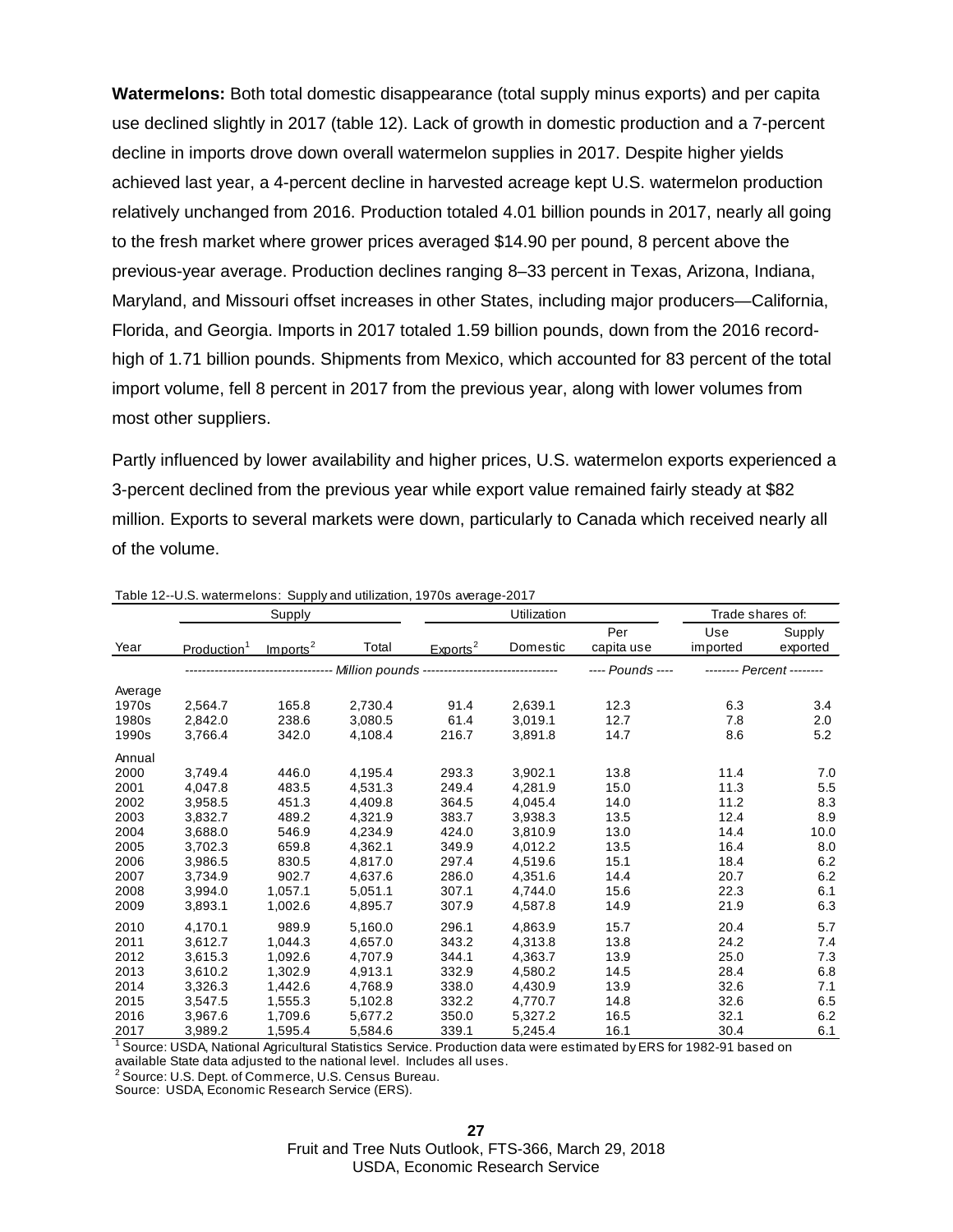As the 2018 U.S. watermelon season is on track to begin this spring, winter demand has relied mostly on imports. AMS data show continued lower imports in 2018, with the cumulative volume through early-March down 6 percent from the same time a year ago. Almost 80 percent of the import shipments to date were from Mexico; overall volumes were down slightly from the same time last year, but seedless-type volumes registered higher. U.S. advertised retail prices for seedless watermelons, however, were somewhat mixed on a per fruit basis—higher than yearago levels for the miniature type and lower for conventional red flesh. Season-to-date shipments of watermelons, in general, were also running lower from other suppliers such as Guatemala, Honduras, Costa Rica, Brazil, and Nicaragua.

**Cantaloupe:** Domestic disappearance (or domestic availability) in 2017 is estimated down 8 percent from the previous year to 2.2 billion pounds (table 13). With annual population growth at nearly 1 percent, domestic per capita use is estimated at 6.84 pounds in 2017, down from 7.49 pounds in 2016. Both domestic production and imports decreased last year, while exports were fairly strong. National production saw an 8-percent reduction from the previous year because of lower average yield per acre and smaller harvested area. Total crop size was 1.38 billion pounds, the third smallest since 2000. Production declines were spread across growing regions; crop size was down 8 percent in California, which supplied 59 percent of the total volume, to as much as a 37-percent drop in Georgia, which produced 3 percent of the total. Other producing States that registered smaller crops included Arizona, Florida, South Carolina, and Texas.

U.S. fresh cantaloupe imports in 2017 declined slightly from the previous year, mostly because of lower shipments from the dominant suppliers, Guatemala and Costa Rica. Import value last year dropped from the record \$250.1 million in 2016 to reach \$240.9 million, still the second highest since 1989. For the same period, export volume rebounded from below-average volume in 2016 to 178.4 million pounds, or a 55-percent gain, valued at around \$40 million. Export volumes rose significantly to leading markets—Canada, Mexico, South Korea, Kuwait, and Japan. Canada and Mexico together accounted for 95 percent of total volume.

Continued slowed shipments from Guatemala and Honduras have reduced overall import shipments into 2018, fetching higher prices to consumers for much of this winter. U.S. advertised retail prices for cantaloupes in January and February 2018 averaged 4–9 cents each higher than those for the same time last year. As of early March, prices strengthened to around \$2.42 each from \$2.23 in February, about 2 cents lower than the same time last year.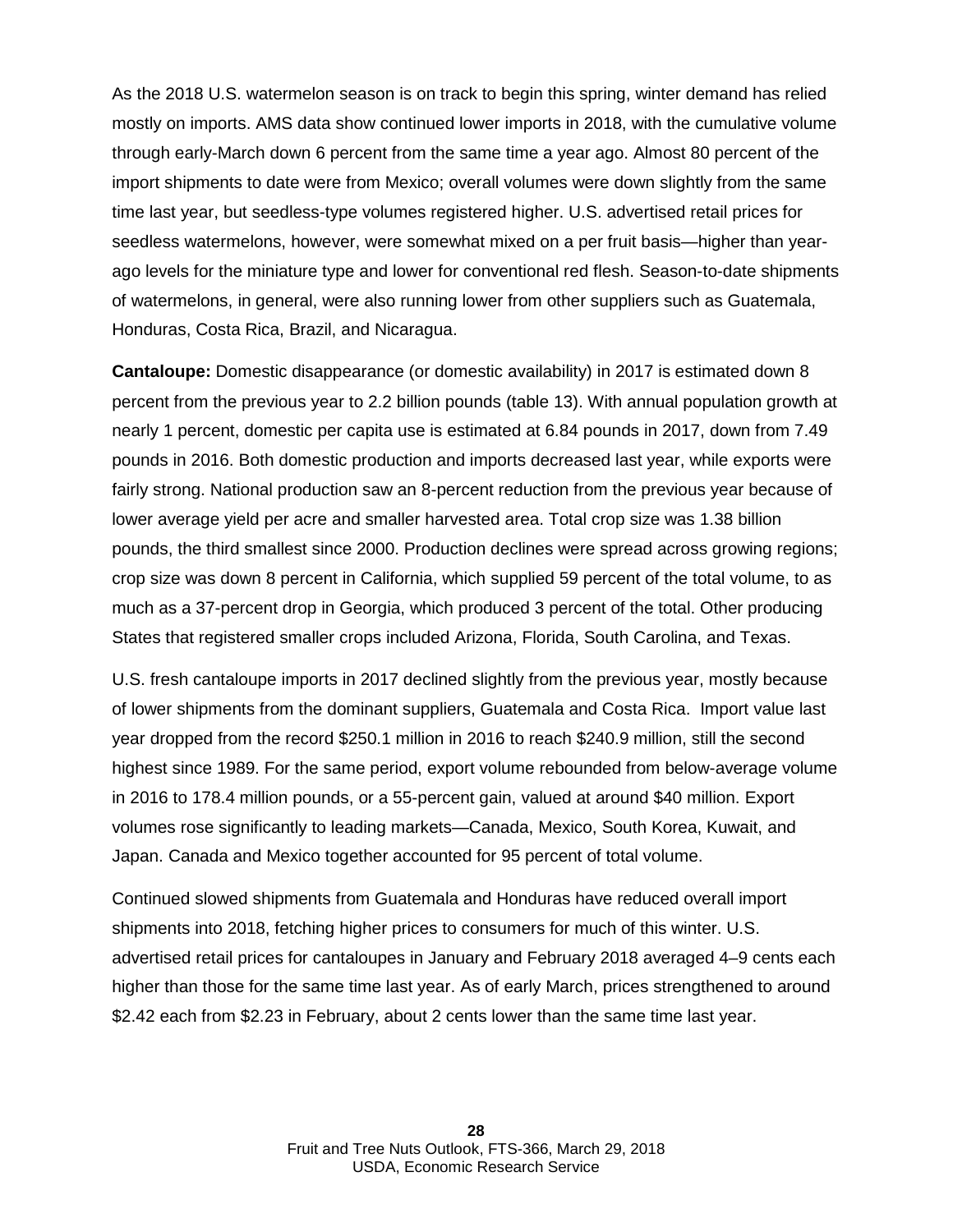|         | Supply                  |                      |                                                                       | Utilization           |          |                | Trade shares of: |                          |
|---------|-------------------------|----------------------|-----------------------------------------------------------------------|-----------------------|----------|----------------|------------------|--------------------------|
|         |                         |                      |                                                                       |                       |          | Per            | Use              | Supply                   |
| Year    | Production <sup>1</sup> | Imports <sup>2</sup> | Total                                                                 | Exports <sup>23</sup> | Domestic | capita use     | imported         | exported                 |
|         |                         |                      | --------------------- Million pounds -------------------------------- |                       |          | ---- Pounds -- |                  | -------- Percent ------- |
| Average |                         |                      |                                                                       |                       |          |                |                  |                          |
| 1970s   | 1.163.7                 | 166.3                | 1,330.0                                                               | 46.7                  | 1.283.3  | 6.0            | 13.0             | 3.5                      |
| 1980s   | 1.716.7                 | 257.3                | 1.974.0                                                               | 87.7                  | 1.886.4  | 7.9            | 13.3             | 4.5                      |
| 1990s   | 1,953.1                 | 691.9                | 2,644.9                                                               | 117.6                 | 2,527.3  | 9.5            | 26.8             | 4.4                      |
| Annual  |                         |                      |                                                                       |                       |          |                |                  |                          |
| 2000    | 2,177.4                 | 1,119.2              | 3,296.6                                                               | 155.5                 | 3,141.0  | 11.1           | 35.6             | 4.7                      |
| 2001    | 2,261.3                 | 1.070.1              | 3,331.4                                                               | 146.0                 | 3.185.4  | 11.2           | 33.6             | 4.4                      |
| 2002    | 2,244.3                 | 1,108.6              | 3,352.9                                                               | 156.1                 | 3,196.8  | 11.1           | 34.7             | 4.7                      |
| 2003    | 2,206.9                 | 1,079.2              | 3,286.1                                                               | 147.3                 | 3,138.8  | 10.8           | 34.4             | 4.5                      |
| 2004    | 2,129.8                 | 910.8                | 3,040.6                                                               | 160.7                 | 2,879.9  | 9.8            | 31.6             | 5.3                      |
| 2005    | 2.046.5                 | 952.0                | 2.998.5                                                               | 162.2                 | 2.836.3  | 9.6            | 33.6             | 5.4                      |
| 2006    | 1.949.8                 | 962.8                | 2,912.6                                                               | 146.4                 | 2,766.1  | 9.3            | 34.8             | 5.0                      |
| 2007    | 2.042.6                 | 1.008.2              | 3.050.8                                                               | 157.9                 | 2,893.0  | 9.6            | 34.9             | 5.2                      |
| 2008    | 1,929.4                 | 931.0                | 2,860.4                                                               | 157.7                 | 2,702.7  | 8.9            | 34.4             | 5.5                      |
| 2009    | 1,905.9                 | 1,045.0              | 2,950.9                                                               | 169.9                 | 2,781.0  | 9.0            | 37.6             | 5.8                      |
| 2010    | 1,880.8                 | 949.2                | 2,830.0                                                               | 186.1                 | 2,643.9  | 8.5            | 35.9             | 6.6                      |
| 2011    | 1,869.2                 | 1,033.1              | 2,902.3                                                               | 202.4                 | 2.699.9  | 8.7            | 38.3             | 7.0                      |
| 2012    | 1.670.6                 | 841.7                | 2,512.3                                                               | 150.1                 | 2,362.1  | 7.5            | 35.6             | 6.0                      |
| 2013    | 1,817.3                 | 948.9                | 2,766.2                                                               | 146.6                 | 2,619.6  | 8.3            | 36.2             | 5.3                      |
| 2014    | 1,361.2                 | 902.2                | 2,263.4                                                               | 161.5                 | 2,101.9  | 6.6            | 42.9             | 7.1                      |
| 2015    | 1,355.2                 | 939.8                | 2,295.0                                                               | 122.8                 | 2,172.2  | 6.8            | 43.3             | 5.4                      |
| 2016    | 1,497.3                 | 1,041.4              | 2,538.8                                                               | 115.4                 | 2,423.4  | 7.5            | 43.0             | 4.5                      |
| 2017    | 1.382.0                 | 1,026.4              | 2.408.3                                                               | 178.4                 | 2,229.9  | 6.8            | 46.0             | 7.4                      |

Table 13--U.S. cantaloupes: Supply and utilization, 1970s average-2017

1 Source: USDA, National Agricultural Statistics Service. Production data were estimated by ERS for 1982-91 based on available State data adjusted to the national level. Includes all uses.

 $2^{2}$  Source: U.S. Dept. of Commerce, U.S. Census Bureau.

 ${}^{3}$ Exports for 1978-89 adjusted using Canadian import data.

Source: USDA, Economic Research Service (ERS).

**Honeydew:** Area harvested and average yield per acre in California was reduced in 2017, driving down Statewide honeydew production 14 percent below the previous year. At 336.4 million pounds, last year's national production (NASS production estimates for Arizona and Texas were discontinued beginning in 2016) was the lowest in the past 5 years (table 14). Reduced production boosted the average grower price to \$28 per hundredweight (cwt), up from \$19.1 per cwt in 2016, more than enough to raise the 2017 crop value by 25 percent to \$94.2 million. Imports partly offset the decline in production.

U.S. honeydew melon imports for the 2018 season through early March were running more than 20 percent behind volumes of the same time last year, based on AMS data. Though shipments reflected Mexican supplies at nearly the same volumes as a year ago to date, shipments from Guatemala and Honduras were down significantly. U.S. advertised retail prices averaged \$3.00 each from January through early March, about 2 cents higher than the same period a year ago. Like the other melons, preparations are underway for the 2018 U.S. honeydew melon season, which typically starts in late spring with peak harvest in the summer months.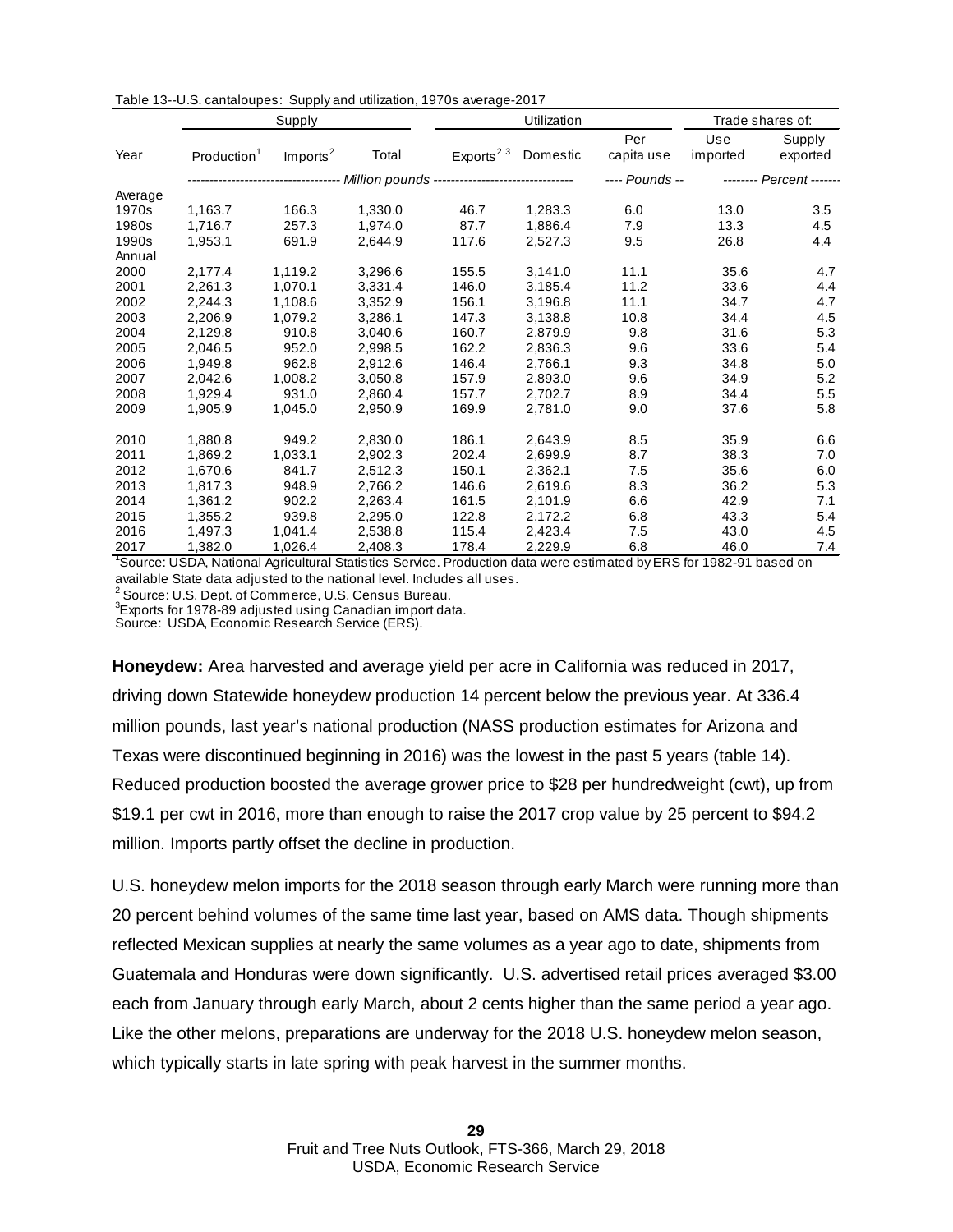|         | Supply                  |                      |                                                                     |                      | Utilization |                  |          | Trade shares of:          |  |
|---------|-------------------------|----------------------|---------------------------------------------------------------------|----------------------|-------------|------------------|----------|---------------------------|--|
|         |                         |                      |                                                                     |                      |             | Per              | Use      | Supply                    |  |
| Year    | Production <sup>1</sup> | Imports <sup>2</sup> | Total                                                               | Exports <sup>2</sup> | Domestic    | capita use       | imported | exported                  |  |
|         |                         |                      | -------------------- Million pounds ------------------------------- |                      |             | ---- Pounds ---- |          | -------- Percent -------- |  |
| Average |                         |                      |                                                                     |                      |             |                  |          |                           |  |
| 1970s   | 251.4                   | 18.7                 | 270.0                                                               | 25.1                 | 245.0       | 1.1              | 7.7      | 9.7                       |  |
| 1980s   | 437.1                   | 61.7                 | 498.7                                                               | 23.5                 | 475.3       | 2.0              | 12.4     | 4.8                       |  |
| 1990s   | 455.7                   | 143.1                | 598.7                                                               | 48.0                 | 550.7       | 2.1              | 25.8     | 8.2                       |  |
| Annual  |                         |                      |                                                                     |                      |             |                  |          |                           |  |
| 2000    | 511.6                   | 174.1                | 685.7                                                               | 46.8                 | 638.9       | 2.3              | 27.3     | 6.8                       |  |
| 2001    | 472.0                   | 139.9                | 611.9                                                               | 48.6                 | 563.2       | 2.0              | 24.8     | 8.0                       |  |
| 2002    | 506.5                   | 171.5                | 678.0                                                               | 47.3                 | 630.6       | 2.2              | 27.2     | 7.0                       |  |
| 2003    | 507.5                   | 163.9                | 671.4                                                               | 39.4                 | 632.1       | 2.2              | 25.9     | 5.9                       |  |
| 2004    | 478.1                   | 165.6                | 643.7                                                               | 42.2                 | 601.5       | 2.0              | 27.5     | 6.6                       |  |
| 2005    | 424.3                   | 175.7                | 600.0                                                               | 45.6                 | 554.4       | 1.9              | 31.7     | 7.6                       |  |
| 2006    | 422.1                   | 187.3                | 609.4                                                               | 46.2                 | 563.2       | 1.9              | 33.3     | 7.6                       |  |
| 2007    | 414.4                   | 180.8                | 595.2                                                               | 42.3                 | 552.9       | 1.8              | 32.7     | 7.1                       |  |
| 2008    | 369.0                   | 191.5                | 560.5                                                               | 46.3                 | 514.2       | 1.7              | 37.2     | 8.3                       |  |
| 2009    | 365.7                   | 171.8                | 537.5                                                               | 40.2                 | 497.4       | 1.6              | 34.5     | 7.5                       |  |
| 2010    | 370.4                   | 188.8                | 559.2                                                               | 43.1                 | 516.1       | 1.7              | 36.6     | 7.7                       |  |
| 2011    | 362.8                   | 180.0                | 542.8                                                               | 42.6                 | 500.1       | 1.6              | 36.0     | 7.9                       |  |
| 2012    | 328.6                   | 180.1                | 508.7                                                               | 43.3                 | 465.4       | 1.5              | 38.7     | 8.5                       |  |
| 2013    | 360.5                   | 195.4                | 555.9                                                               | 47.6                 | 508.3       | 1.6              | 38.4     | 8.6                       |  |
| 2014    | 373.9                   | 193.6                | 567.5                                                               | 40.6                 | 526.9       | 1.7              | 36.7     | 7.2                       |  |
| 2015    | 376.9                   | 204.6                | 581.5                                                               | 38.6                 | 542.9       | 1.7              | 37.7     | 6.6                       |  |
| 2016    | 393.3                   | 262.5                | 655.8                                                               | 56.9                 | 598.9       | 1.9              | 43.8     | 8.7                       |  |
| 2017    | 336.4                   | 270.4                | 606.8                                                               | 57.3                 | 549.4       | 1.7              | 49.2     | 9.4                       |  |

Table 14--U.S. honeydew melons: Supply and utilization, 1970s average-2017

<sup>1</sup> Source: USDA, National Agricultural Statistics Service.

 $^2$  Source: U.S. Dept. of  $\,$  Commerce, U.S. Census Bureau. Honeydews do not have a separate HS code. From 1970-1979, trade was estimated as 50 percent of the category called "other melons." Since 1980, shipment data were used to estimate the distribution of the "other melon" category (ranged from 42-97 percent). From 2001-15, trade was kept at 44 percent of "other melons" because of Mexican market share not captured by shipment data. Since 2016, shipment data were used to estimate the distribution of the "other melon" category (ranged from 54-60 percent). Source: USDA, Economic Research Service.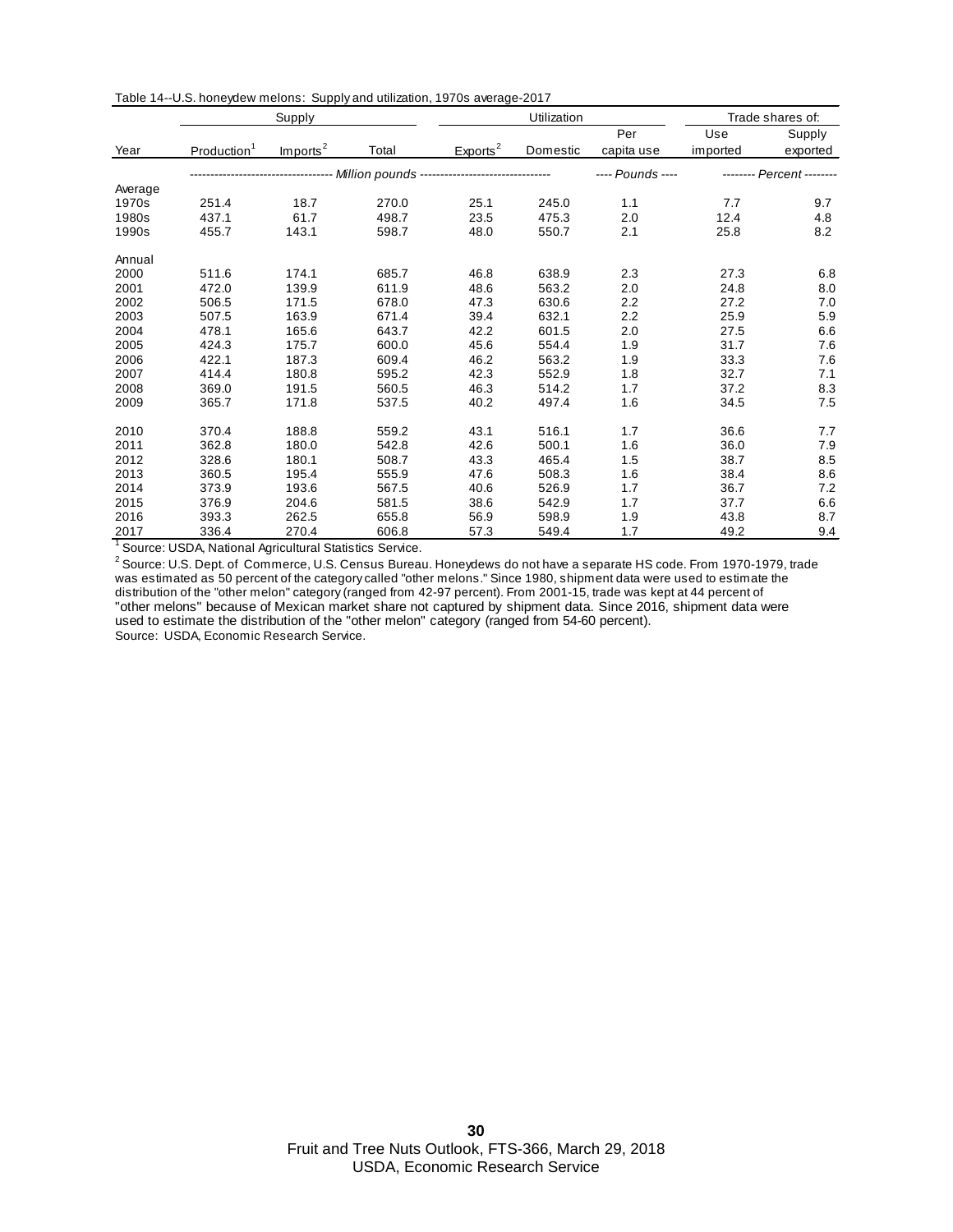## **Tree Nuts Outlook**

### California Almond Crop Forecast Larger in 2017/18

Expanded bearing acreage more than made up for slightly lower yields to boost almond production in California during the 2017/18 marketing season (August–July). The current crop forecast is estimated by NASS at 2.25 billion shelled pounds, up 5 percent from the 2016/17 production total and would be a record, if achieved. The large production overlaps with aboveaverage beginning stocks, likely keeping downward pressure on 2017/18 almond prices.

The first estimate for the 2017/18 season-average grower price for California almonds will be available on June 26, 2018 when NASS releases the *Noncitrus Fruit and Nuts 2017 Summary* report. BLS producer price index (PPI) data for almonds indicate current-season grower prices have remained below previous-year levels, with the PPI from November 2017 to February 2018 down 9 percent from the same period the previous year. Production increases and huge beginning stocks over the past 2 years have led to lower average grower prices in 2015/16 and 2016/17, reversing the trend of continued higher prices in the years 2010/11 to 2014/15. Slowed movement to domestic and international markets in 2014/15 and continued lackluster exports in 2015/16 drove ending stocks higher during both years, reaching a near-record of 412.0 million pounds in 2015/16—the largest ending stocks during the past 6 years. Despite strong domestic and export demand, ending stocks in 2016/17 remained huge at 398.7 million pounds, 11 percent above the previous 5-year average.

Almond Board of California data indicate continued higher shipments to domestic and export markets in 2017/18 through February, with increases of 6 percent and 15 percent, respectively, from the same period in 2016/17. Export volumes to nearly all regional partners are up. While exports to key markets such as China/Hong Kong, India, and Spain are up, the largest increases thus far on a regional scale are to South and Central America (mostly shelled) and Central and Eastern Europe (mostly shelled). While stocks remain high and domestic production is large, overall increased movement to markets should help ease any buildup in ending stocks this season.

### Walnut Crop in 2017/18 Forecast Down From A Record High

During the 2017 walnut crop year in California, lower average yields per acre outweighed the increase in bearing acreage, reducing forecast production for the 2017/18 season (September–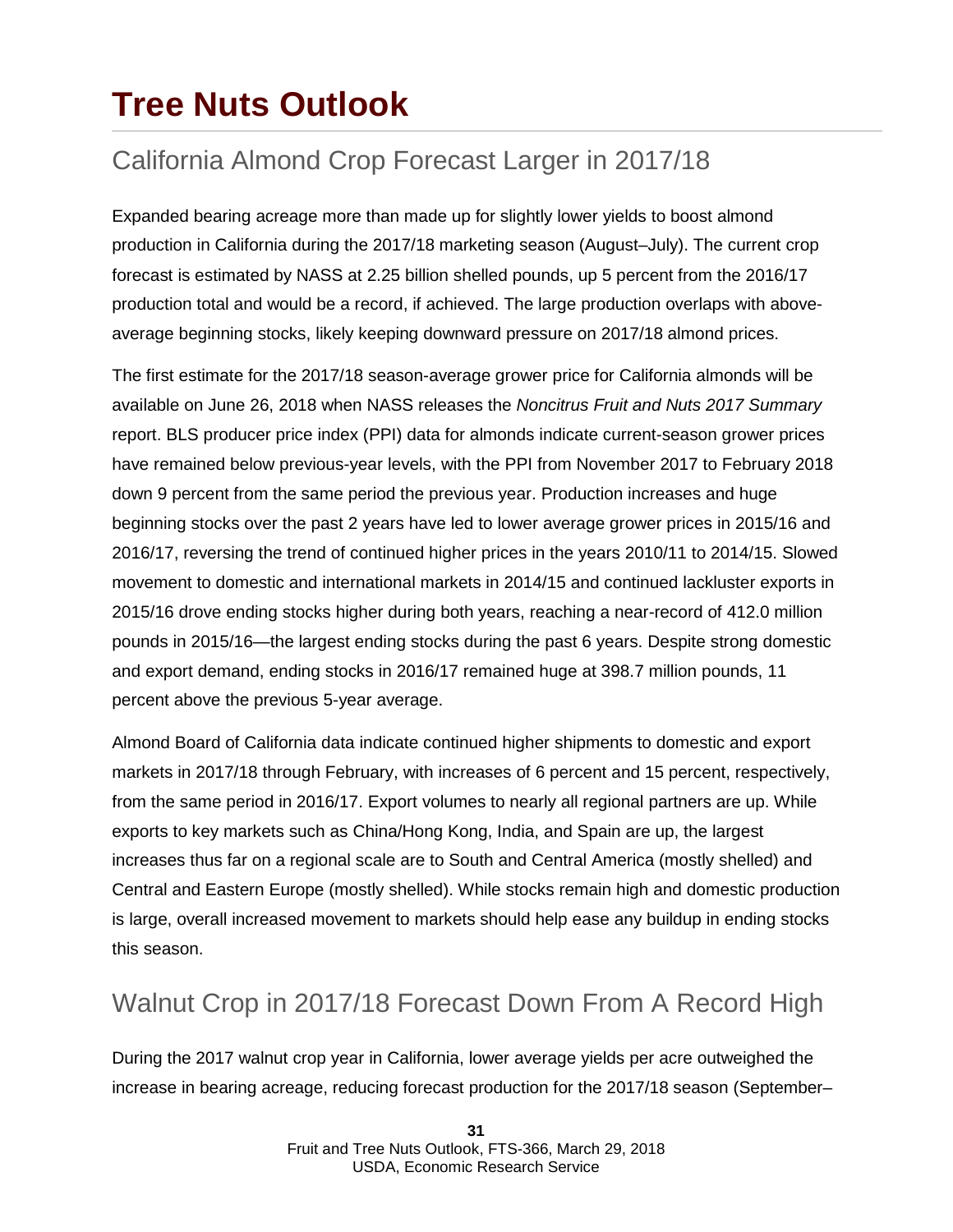August) to 650,000 tons, in shell basis, down 5 percent from the record-large crop in 2016/17. Combined with a 13-percent drop in 2017/18 beginning stocks, the forecast smaller crop is poised to drive overall supplies down from the record high of the previous season. Aided in part by huge available supplies and relatively lower grower prices, improved demand for California walnuts the past 2 years helped ease ending stocks, which declined from a near-record high of 74 million pounds in 2014/15 to 56.6 million pounds in 2015/16 and to 49.4 million pounds in 2016/17 (which is carried forward into 2017/18). While down from the previous year, the current crop tonnage, if realized, measures 5 percent above the previous 5-year average output, likely mitigating any upward pressure on grower prices.

Data from the California Walnut Board show total shipments this season through February 2017 were down 14 from the same period in 2016/17. Based on in-shell equivalent tonnage, domestic shipments were down 5 percent because of reduced shelled walnut shipments (down 8 percent). On the international side, combined shelled and in-shell California walnut shipments were down 17 percent from the same time last season to date, particularly to several markets in Europe (including Spain, a major market), Asia/Pacific Rim (including China, Hong Kong, India, South Korea, and Vietnam), and the Middle East. Exports continue to gain market share of domestic walnut production. At 446.6 million pounds (shelled basis) in 2016/17, the record-high exports accounted for nearly three-quarters of domestic production, up from nearly 50 percent from 2000/01–2004/05.

#### U.S. Pecan Production Forecast Up in 2017/18

In October 2017, NASS reported the initial U.S. pecan crop forecast for the 2017/18 marketing season (October–September) at 277.4 million pounds, utilized in-shell basis, up 3 percent from the previous year. This increase is attributed to the expected sharply higher production of native-variety pecans, reversing the recent 5-year downward trend for the native crop. Increases in native-variety pecans are expected in Oklahoma and Louisiana, whose combined production, at 24 million pounds, will account for more than three-fourths of total U.S. native pecan volume for the season, if realized. Improved varieties, which accounted for almost 90 percent of the total crop, were forecast down 2 percent.

Georgia, New Mexico, and Texas remain the top three pecan-producing States in 2017/18, and together will account for 81 percent of the total crop size (fig. 10). Current season production increases are expected in most States, except Georgia (down 25 percent) and California (down 13 percent). Following a large crop in 2016/17, production in Georgia was hampered by damage